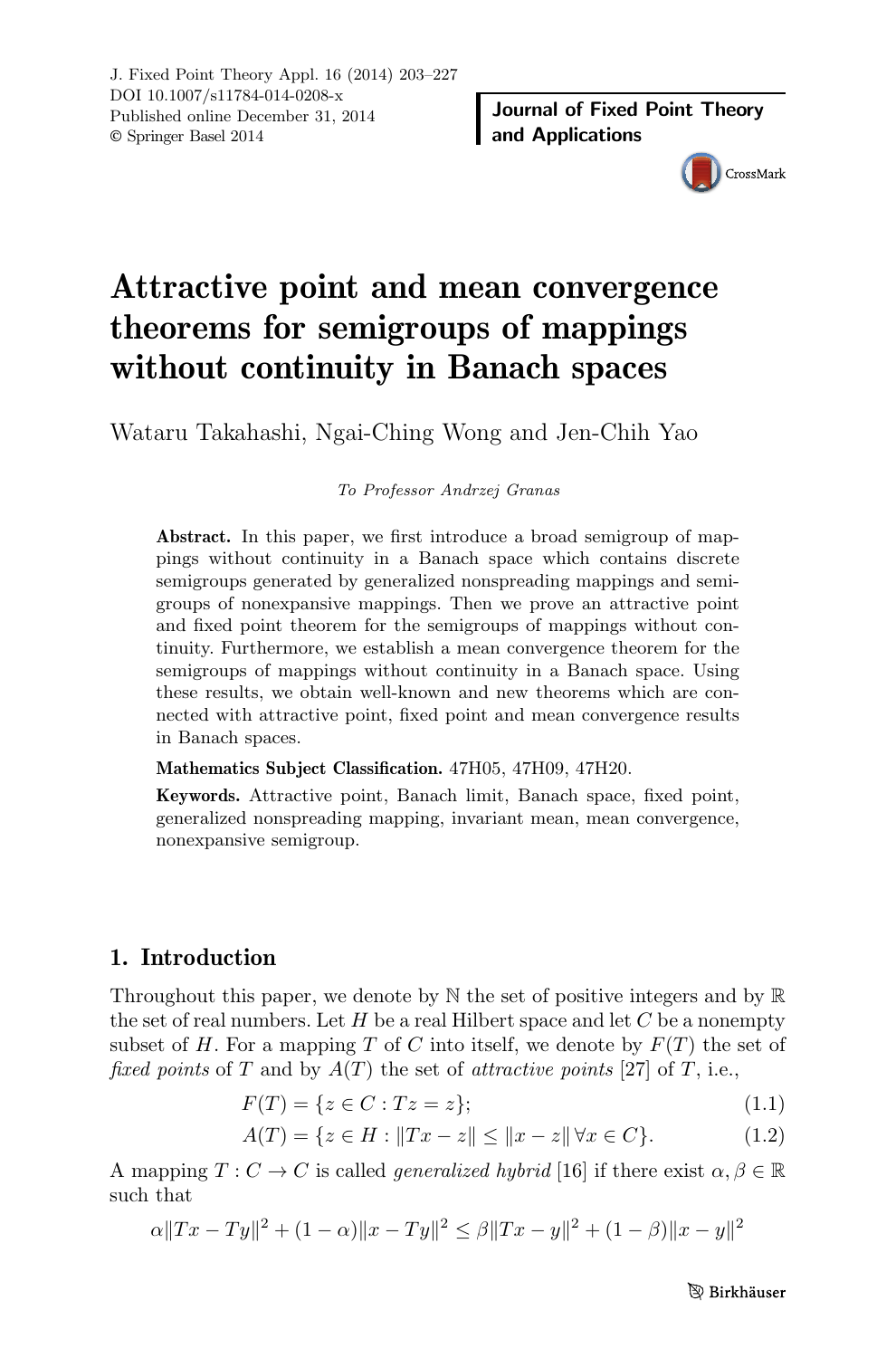for all  $x, y \in C$ ; see also [1]. We call such a mapping an  $(\alpha, \beta)$ -generalized *hybrid* mapping. A (1*,* 0)-generalized hybrid mapping is nonexpansive; i.e.,

$$
||Tx - Ty|| \le ||x - y|| \quad \forall x, y \in C.
$$

A (2*,* 1)-generalized hybrid mapping is *nonspreading* [19]; i.e.,

$$
2||Tx - Ty||2 \le ||Tx - y||2 + ||Ty - x||2 \quad \forall x, y \in C.
$$

A  $(\frac{3}{2}, \frac{1}{2})$ -generalized hybrid mapping is also *hybrid* [26]; i.e.,

$$
3||Tx - Ty||2 \le ||x - y||2 + ||Tx - y||2 + ||Ty - x||2 \quad \forall x, y \in C.
$$

In general, nonspreading and hybrid mappings are not continuous; see, for instance, [13]. Recently, Takahashi and Takeuchi [27] proved the following attractive point and mean convergence theorem without convexity in a Hilbert space; see also [20].

Theorem 1.1 (See [27]). *Let H be a real Hilbert space and let C be a nonempty subset of H. Let T be a generalized hybrid mapping from C into itself. Let*  $\{v_n\}$  *and*  $\{b_n\}$  *be sequences defined by* 

$$
v_1 \in C
$$
,  $v_{n+1} = Tv_n$ ,  $b_n = \frac{1}{n} \sum_{k=1}^n v_k$ 

*for all*  $n \in \mathbb{N}$ . If  $\{v_n\}$  *is bounded, then the following hold:* 

- (i) *A*(*T*) *is nonempty, closed and convex;*
- (ii)  ${b_n}$  *converges weakly to*  $u_0 \in A(T)$ *, where*  $u_0 = \lim_{n \to \infty} P_{A(T)} v_n$  and  $P_{A(T)}$  *is the metric projection of H onto*  $A(T)$ *.*

Atsushiba and Takakashi [2] also proved such a theorem for commutative semigroups of nonexpansive mappings in a Hilbert space. Motivated by [2, 27],the authors established in [28] attractive point and mean convergence theorems for semigroups of mappings without continuity in a Hilbert space which unifies the results of [27] and [2]. On the other hand, we know that the class of generalized hybrid mappings in a Hilbert space was extended to the class of generalized nonspreading mappings in a Banach space in the sense of Kocourek, Takahashi and Yao [17]. It is natural to extend the authors' theorems in [28] to Banach spaces.

In this paper, we first introduce a broad semigroup of mappings without continuity in a Banach space which contains discrete semigroups generated by generalized nonspreading mappings and semigroups of nonexpansive mappings. Then we prove an attractive point and fixed point theorem for the semigroups of mappings without continuity. Furthermore, we establish a mean convergence theorem of Baillon's type [3] for the semigroups. Using these results, we obtain well-known and new theorems which are connected with attractive point, fixed point and mean convergence results in Banach spaces.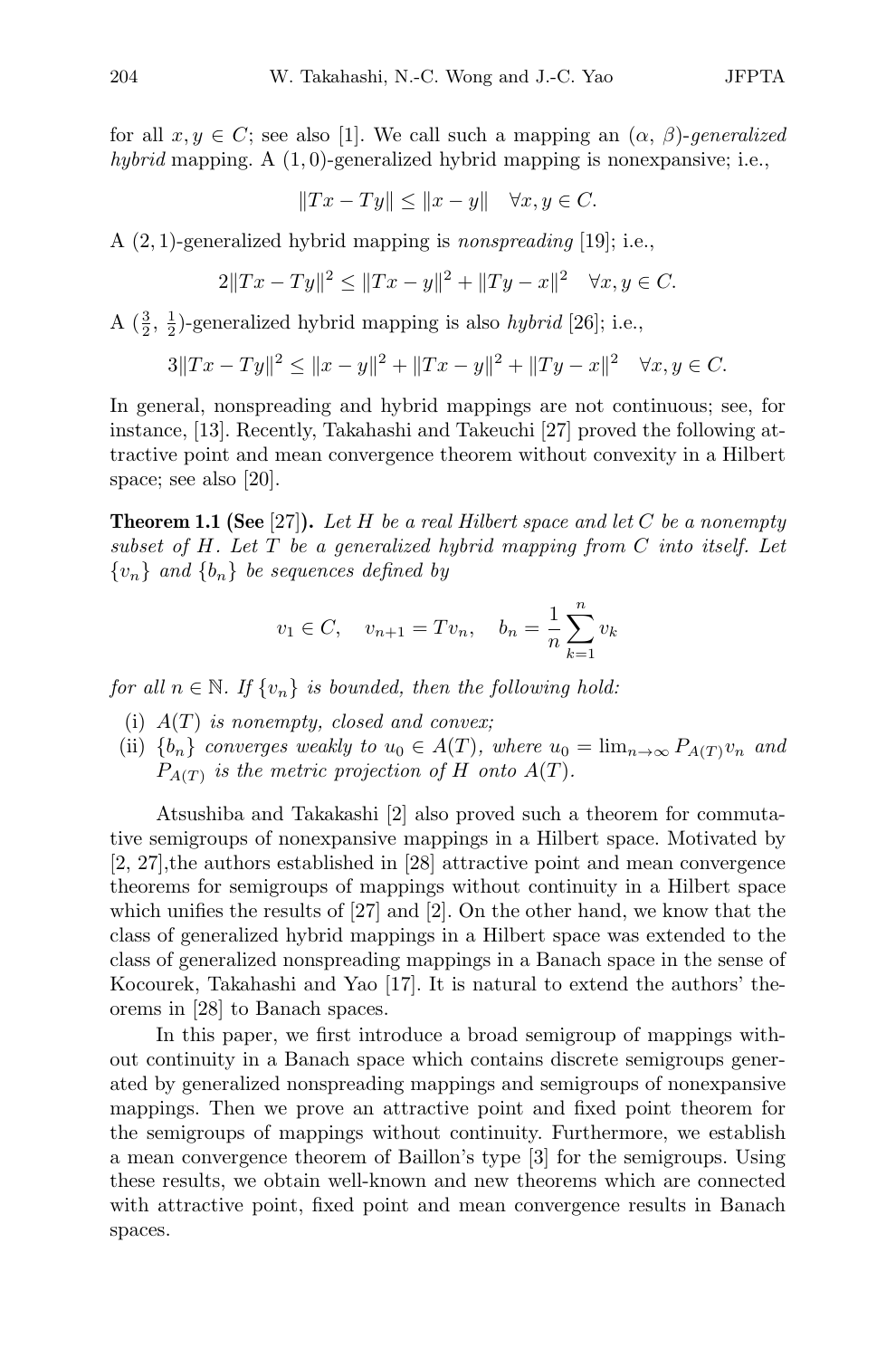# 2. Preliminaries

Let  $E$  be a real Banach space and let  $E^*$  be the dual space of  $E$ . For a sequence  $\{x_n\}$  of *E* and a point  $x \in E$ , the weak convergence of  $\{x_n\}$  to *x* and the strong convergence of  $\{x_n\}$  to *x* are denoted by  $x_n \to x$  and  $x_n \to x$ , respectively. The *duality* mapping *J* from  $E$  into  $E^*$  is defined by

$$
Jx = \left\{ x^* \in E^* : \langle x, x^* \rangle = ||x||^2 = ||x^*||^2 \right\} \quad \forall x \in E,
$$

where  $\langle x, x^* \rangle$  is the value of  $x^* \in E^*$  at  $x \in E$ . Let  $S(E)$  be the unit sphere centered at the origin of *E*. The norm of *E* is said to be *Gâteaux differentiable* if for each  $x, y \in S(E)$ , the limit

$$
\lim_{t \to 0} \frac{\|x + ty\| - \|x\|}{t} \tag{2.1}
$$

exists. In this case,  $E$  is called *smooth*. The norm of  $E$  is said to be *Fréchet differentiable* if for each  $x \in S(E)$ , the limit (2.1) is attained uniformly for  $y \in S(E)$ . A Banach space *E* is said to be *strictly convex* if  $\left|\frac{x+y}{2}\right| < 1$ whenever  $x, y \in S(E)$  and  $x \neq y$ . It is said to be *uniformly convex* if for each  $\varepsilon \in (0, 2]$ , there exists  $\delta > 0$  such that  $\left|\frac{x+y}{2}\right| < 1 - \delta$  whenever  $x, y \in S(E)$ and  $||x - y|| \geq \varepsilon$ . It is known that if *E* is uniformly convex, then *E* is strictly convex and reflexive. Furthermore, we know from [25] that

- (i) if  $E$  is smooth, then  $J$  is single valued;
- (ii) if  $E$  is reflexive, then  $J$  is onto;
- (iii) if  $E$  is strictly convex, then  $J$  is one-to-one;
- (iv) if *E* is strictly convex, then *J* is strictly monotone;
- (v) if  $E$  has a Fréchet differentiable norm, then  $J$  is continuous.

Let *E* be a smooth Banach space and let *J* be the duality mapping on *E*. Throughout this paper, define a function  $\phi : E \times E \to \mathbb{R}$  by

$$
\phi(x, y) = ||x||^2 - 2\langle x, Jy \rangle + ||y||^2 \quad \forall x, y \in E.
$$

Observe that, in a Hilbert space *H*,

$$
\phi(x, y) = \|x - y\|^2 \quad \forall x, y \in H.
$$

Furthermore, we know that for each  $x, y, z, w \in E$ ,

$$
(\|x\| - \|y\|)^2 \le \phi(x, y) \le (\|x\| + \|y\|)^2; \tag{2.2}
$$

$$
\phi(x,y) = \phi(x,z) + \phi(z,y) + 2\langle x-z, Jz-Jy \rangle; \tag{2.3}
$$

$$
2\langle x-y, Jz-Jw\rangle = \phi(x, w) + \phi(y, z) - \phi(x, z) - \phi(y, w). \tag{2.4}
$$

If *E* is additionally assumed to be strictly convex, then

 $\phi(x, y) = 0$  if and only if  $x = y$ . (2.5)

If *E* is a smooth, strictly convex and reflexive Banach space, then for any  $x, y \in E$  and  $\lambda \in \mathbb{R}$  with  $0 \leq \lambda \leq 1$ ,

$$
\phi\big(x, J^{-1}\big(\lambda Jy + (1-\lambda)Jz\big)\big) \le \lambda \phi(x,y) + (1-\lambda)\phi(x,z). \tag{2.6}
$$

Let  $\phi_* : E^* \times E^* \to \mathbb{R}$  be a function defined by

$$
\phi_*(x^*, y^*) := \|x^*\|^2 - 2\langle J^{-1}y^*, x^* \rangle + \|y^*\|^2 \quad \forall x^*, y^* \in E^*.
$$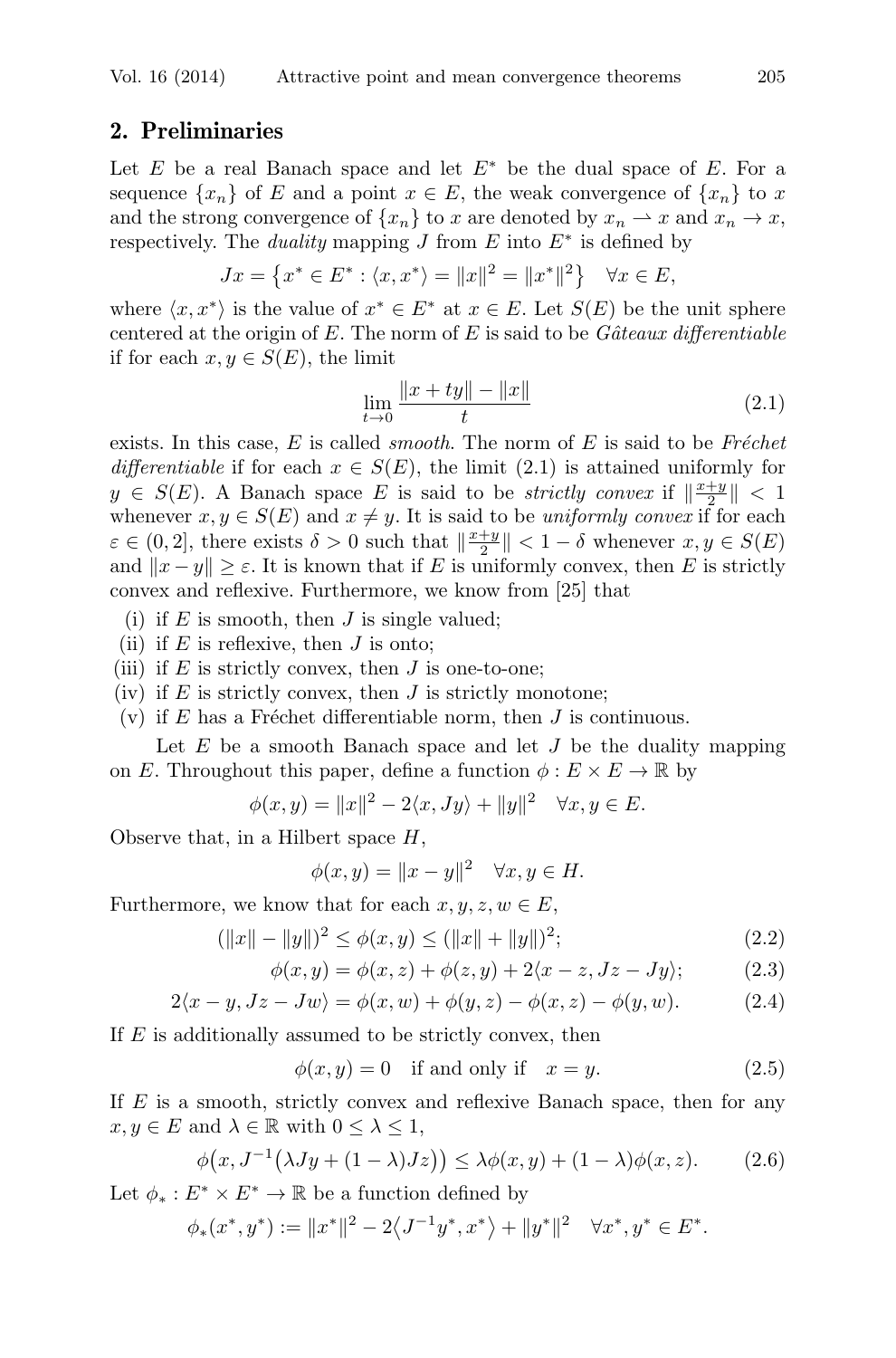We have that

$$
\phi(x, y) = \phi_*(Jy, Jx) \quad \forall x, y \in E. \tag{2.7}
$$

The following lemmas were proved by Xu [30] and by Kamimura and Takahashi [15].

Lemma 2.1 (See [30]). *Let E be a uniformly convex Banach space and let r >* 0*. Then there exists a strictly increasing, continuous and convex function*  $g:[0,2r] \rightarrow [0,\infty)$  *such that*  $g(0) = 0$  *and* 

$$
||ax + (1 - a)y||2 \le a||x||2 + (1 - a)||y||2 - a(1 - a) g(||x - y||)
$$

*for all*  $x, y \in B_r$  *and*  $a \in [0, 1]$ *, where*  $B_r = \{z \in E : ||z|| \leq r\}$ *.* 

Lemma 2.2 (See [15]). *Let E be a uniformly convex Banach space and let r >* 0*. Then there exists a strictly increasing, continuous and convex function*  $g:[0,2r] \rightarrow [0,\infty)$  *such that*  $g(0) = 0$  *and* 

$$
g(||x - y||) \le \phi(x, y)
$$

*for all*  $x, y \in B_r$ *, where*  $B_r = \{z \in E : ||z|| \leq r\}$ *.* 

Let *E* be a smooth Banach space and let *C* be a nonempty subset of *E*. A mapping  $T: C \to E$  is called *generalized nonexpansive* [10] if  $F(T) \neq \emptyset$  and

$$
\phi(Tx, y) \le \phi(x, y)
$$

for all  $x \in C$  and  $y \in F(T)$ . Let *D* be a nonempty subset of a Banach space *E*. A mapping  $R: E \to D$  is said to be *sunny* if

$$
R(Rx + t(x - Rx)) = Rx
$$

for all  $x \in E$  and  $t \geq 0$ . A mapping  $R : E \to D$  is said to be a *retraction* or a *projection* if  $Rx = x$  for all  $x \in D$ . A nonempty subset D of a smooth Banach space *E* is said to be a *generalized nonexpansive retract* (resp., *sunny generalized nonexpansive retract*) of *E* if there exists a generalized nonexpansive retraction (resp., sunny generalized nonexpansive retraction) *R* from *E* onto  $D$ ; see [9, 10, 11] for more details. The following results are in [10].

Lemma 2.3 (See [10]). *Let C be a nonempty closed sunny generalized nonexpansive retract of a smooth and strictly convex Banach space E. Then the sunny generalized nonexpansive retraction from E onto C is uniquely determined.*

Lemma 2.4 (See [10]). *Let C be a nonempty closed subset of a smooth and strictly convex Banach space E such that there exists a sunny generalized nonexpansive retraction R from E onto C and let*  $(x, z) \in E \times C$ . *Then the following hold:*

- (i)  $z = Rx$  *if and only if*  $\langle x z, Jy Jz \rangle \leq 0$  *for all*  $y \in C$ *;*
- (ii)  $\phi(Rx, z) + \phi(x, Rx) \leq \phi(x, z)$ .

In 2007, Kohsaka and Takahashi [18] proved the following results.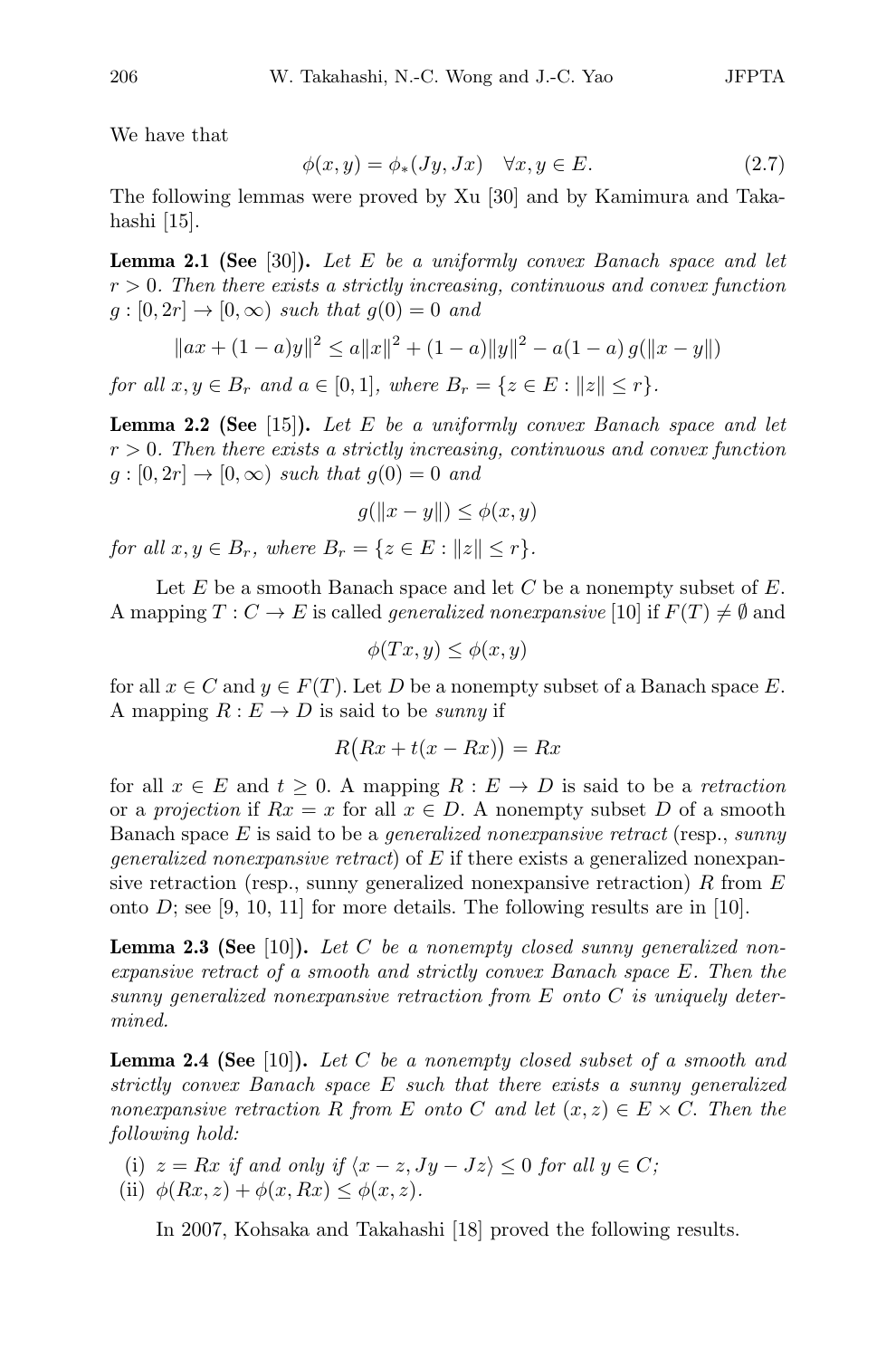Lemma 2.5 (See [18]). *Let E be a smooth, strictly convex and reflexive Banach space and let C be a nonempty closed subset of E. Then the following are equivalent:*

- (a) *C is a sunny generalized nonexpansive retract of E;*
- (b) *C is a generalized nonexpansive retract of E;*
- (c) *JC is closed and convex.*

Lemma 2.6 (See [18]). *Let E be a smooth, strictly convex and reflexive Banach space and let C be a nonempty closed sunny generalized nonexpansive retract of E. Let R be the sunny generalized nonexpansive retraction from E onto C and let*  $(x, z) \in E \times C$ . *Then the following are equivalent:* 

- (i)  $z = Rx$ ;
- (ii)  $\phi(x, z) = \min_{y \in C} \phi(x, y)$ .

Inthakon, Dhompongsa and Takahashi [14] obtained the following result concerning the set of fixed points of a generalized nonexpansive mapping in a Banach space; see also Ibaraki and Takahashi [12].

Lemma 2.7 (See [14]). *Let E be a smooth, strictly convex and reflexive Banach space and let*  $C$  *be a closed subset of*  $E$  *such that*  $J(C)$  *is closed and convex.* Let  $T$  be a generalized nonexpansive mapping from  $C$  into itself. Then,  $F(T)$ *is closed and JF*(*T*) *is closed and convex.*

The following is a direct consequence of Lemmas 2.5 and 2.7.

Lemma 2.8 (See [14]). *Let E be a smooth, strictly convex and reflexive Banach space and let C be a closed subset of E such that J*(*C*) *is closed and convex. Let T be a generalized nonexpansive mapping from C into itself. Then, F*(*T*) *is a sunny generalized nonexpansive retract of E.*

Let *l <sup>∞</sup>* be the Banach space of bounded sequences with supremum norm. Let  $\mu$  be an element of  $(l^{\infty})^*$  (the dual space of  $l^{\infty}$ ). Then, we denote by  $\mu(f)$ the value of  $\mu$  at

 $f = (x_1, x_2, x_3, \dots) \in l^{\infty}.$ 

Sometimes, we denote by  $\mu_n(x_n)$  the value  $\mu(f)$ . A linear functional  $\mu$  on  $l^{\infty}$ is called a *mean* if

$$
\mu(e) = ||\mu|| = 1,
$$

where  $e = (1, 1, 1, \ldots)$ . A mean  $\mu$  is called a *Banach limit* on  $l^{\infty}$  if

$$
\mu_n(x_{n+1}) = \mu_n(x_n).
$$

We know that there exists a Banach limit on  $l^{\infty}$ . If  $\mu$  is a Banach limit on  $l^{\infty}$ , then for  $f = (x_1, x_2, x_3, \dots) \in l^{\infty}$ ,

$$
\liminf_{n \to \infty} x_n \le \mu_n(x_n) \le \limsup_{n \to \infty} x_n.
$$

In particular, if  $f = (x_1, x_2, x_3, ...) \in l^{\infty}$  and  $x_n \to a \in \mathbb{R}$ , then we have

$$
\mu(f) = \mu_n(x_n) = a.
$$

See [25] for the proof of existence of a Banach limit and its other elementary properties.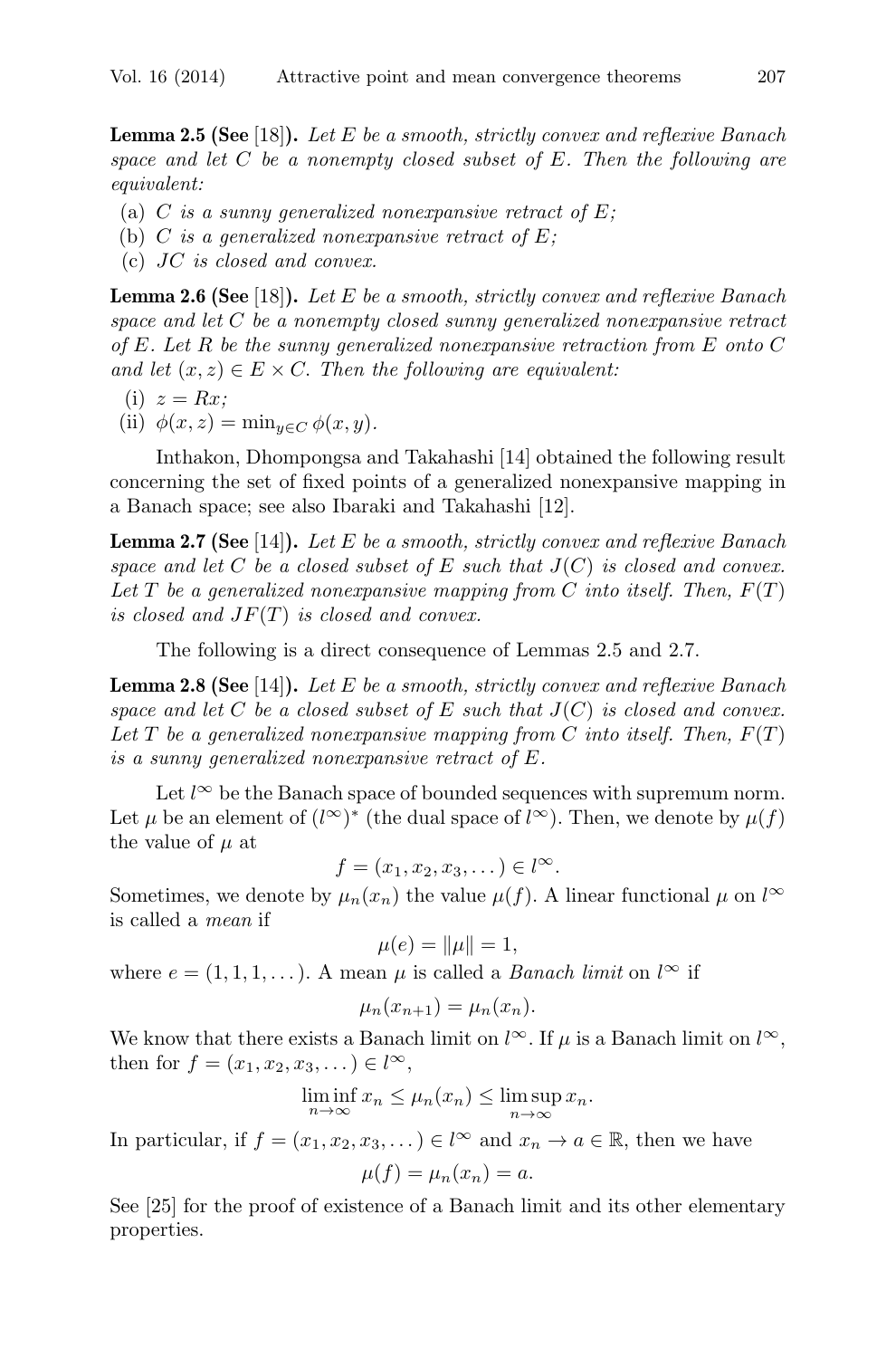# 3. Semitopological semigroups and invariant means

Let *S* be a semitopological semigroup; i.e., *S* is a semigroup with a Hausdorff topology such that for each  $a \in S$  the mappings  $s \mapsto a \cdot s$  and  $s \mapsto s \cdot a$  from S to *S* are continuous. In the case when *S* is commutative, we denote *st* by *s*+*t*. Let *B*(*S*) be the Banach space of all bounded real-valued functions on *S* with supremum norm and let  $C(S)$  be the subspace of  $B(S)$  of all bounded realvalued continuous functions on *S*. Let  $\mu$  be an element of  $C(S)^*$  (the dual space of  $C(S)$ ). We denote by  $\mu(f)$  the value of  $\mu$  at  $f \in C(S)$ . Sometimes, we denote by  $\mu_t(f(t))$  or  $\mu_t f(t)$  the value  $\mu(f)$ . For each  $s \in S$  and  $f \in C(S)$ , we define two functions  $l_s f$  and  $r_s f$  as follows:

$$
(l_s f)(t) = f(st) \quad \text{and} \quad (r_s f)(t) = f(ts)
$$

for all  $t \in S$ . An element  $\mu$  of  $C(S)^*$  is called a *mean* on  $C(S)$  if

$$
\mu(e) = ||\mu|| = 1,
$$

where  $e(s) = 1$  for all  $s \in S$ . We know that  $\mu \in C(S)^*$  is a mean on  $C(S)$  if and only if

$$
\inf_{s \in S} f(s) \le \mu(f) \le \sup_{s \in S} f(s) \quad \forall f \in C(S).
$$

A mean  $\mu$  on  $C(S)$  is called *left invariant* if  $\mu(l_s f) = \mu(f)$  for all  $f \in C(S)$  and  $s \in S$ . Similarly, a mean  $\mu$  on  $C(S)$  is called *right invariant* if  $\mu(r_s f) = \mu(f)$ for all  $f \in C(S)$  and  $s \in S$ . A left and right invariant mean on  $C(S)$  is called an *invariant* mean on  $C(S)$ . If  $S = N$ , an invariant mean on  $C(S) = B(S)$  is a Banach limit on  $l^{\infty}$ . The following theorem is Theorem 1.4.5 in [25].

Theorem 3.1 (See [25]). *Let S be a commutative semitopological semigroup. Then there exists an invariant mean on C*(*S*)*; i.e., there exists an element*  $\mu \in C(S)^*$  such that  $\mu(e) = ||\mu|| = 1$  and  $\mu(r_s f) = \mu(f)$  for all  $f \in C(S)$  and *s ∈ S.*

Let *S* be a semitopological semigroup. For any  $f \in C(S)$  and  $c \in \mathbb{R}$ , we write

 $f(s) \to c$  as  $s \to \infty_R$ 

if for each  $\varepsilon > 0$  there exists an  $\omega \in S$  such that

$$
|f(tw) - c| < \varepsilon \quad \forall t \in S.
$$

We denote  $f(s) \to c$ , as  $s \to \infty_R$ , by

$$
\lim_{s \to \infty_R} f(s) = c \quad \text{or} \quad \lim_{s} f(s) = c.
$$

When *S* is commutative, we also denote  $s \to \infty_R$  by  $s \to \infty$ .

**Theorem 3.2 (See** [25]). *Let*  $f \in C(S)$  *and*  $c \in \mathbb{R}$ *. If* 

$$
f(s) \to c \quad as \; s \to \infty_R,
$$

*then*  $\mu(f) = c$  *for all right invariant mean*  $\mu$  *on*  $C(S)$ *.*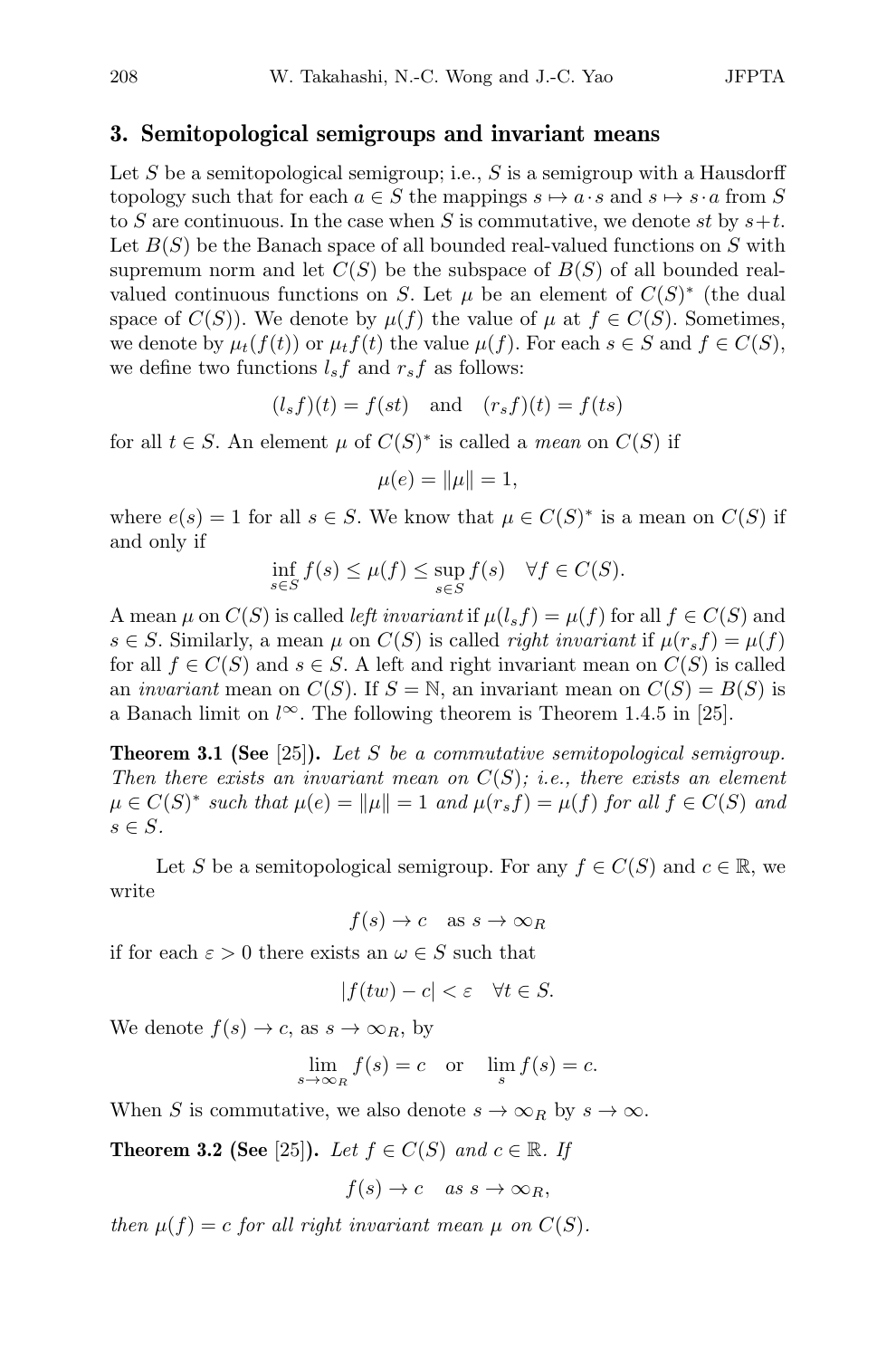**Theorem 3.3 (See** [25]). *If*  $f \in C(S)$  *fulfills* 

$$
f(ts) \le f(s) \quad \forall t, s \in S,
$$

*then*

$$
f(t) \to \inf_{w \in S} f(w)
$$
 as  $t \to \infty_R$ .

Let *E* be a Banach space and let *C* be a nonempty subset of *E*. Let *S* be a semitopological semigroup and let  $S = \{T_s : s \in S\}$  be a family of mappings of *C* into itself. Then  $S = \{T_s : s \in S\}$  is called a *continuous representation* of *S* as mappings on *C* if  $T_{st} = T_s T_t$  for all  $s, t \in S$  and  $s \mapsto T_s x$  is continuous for each  $x \in C$ . We denote by  $F(S)$  the set of common fixed points of  $T_s$ , *s ∈ S*; i.e.,

$$
F(\mathcal{S}) = \cap \{ F(T_s) : s \in S \}.
$$

The following definition [23] is crucial in the nonlinear ergodic theory of abstract semigroups; see also [6]. Let *E* be a reflexive Banach space and let *E<sup>∗</sup>* be the dual space of *E*. Let  $u : S \to E$  be a continuous function such that  $\{u(s): s \in S\}$  is bounded and let  $\mu$  be a mean on  $C(S)$ . Then there exists a unique point  $z_0 \in \overline{co} \{u(s) : s \in S\}$  such that

$$
\mu_s \langle u(s), y^* \rangle = \langle z_0, y^* \rangle \quad \forall y^* \in E^*.
$$
\n(3.1)

In fact, since  $\{u(s): s \in S\}$  is bounded and  $\mu$  is a mean on  $C(S)$ , we can define a real-valued function *g* as follows:

$$
g(y^*) = \mu_s \langle u(s), y^* \rangle \quad \forall y^* \in E^*.
$$

We have that for any  $y^*, z^* \in E^*$  and  $\alpha, \beta \in \mathbb{R}$ ,

$$
g(\alpha y^* + \beta z^*) = \mu_s \langle u(s), \alpha y^* + \beta z^* \rangle
$$
  
=  $\alpha \mu_s \langle u(s), y^* \rangle + \beta \mu_s \langle u(s), z^* \rangle$   
=  $\alpha g(y^*) + \beta g(z^*).$ 

Then *g* is a linear functional of  $E^*$  into R. Furthermore, we have that for any *y<sup>∗</sup> ∈ E∗*,

$$
|g(y^*)| = |\mu_s \langle u(s), y^* \rangle|
$$
  
\n
$$
\leq ||\mu_s|| \sup_s |\langle u(s), y^* \rangle|
$$
  
\n
$$
\leq ||\mu_s|| \sup_s ||u(s)|| ||y^*||
$$
  
\n
$$
= \Big(\sup_s ||u(s)|| \Big) ||y^*||.
$$

Put  $K = \sup_{s} ||u(s)||$ . We have

$$
|g(y^*)| \le K ||y^*|| \quad \forall y^* \in E^*.
$$

Then *g* is bounded. By the Riesz theorem, there exists  $z_0 \in E$  such that

$$
g(y^*) = \langle z_0, y^* \rangle \quad \forall y^* \in E^*.
$$
\n
$$
(3.2)
$$

It is obvious that such  $z_0 \in E$  is unique. Furthermore, we have

 $z_0 \in \overline{co} \{u(s) : s \in S\}.$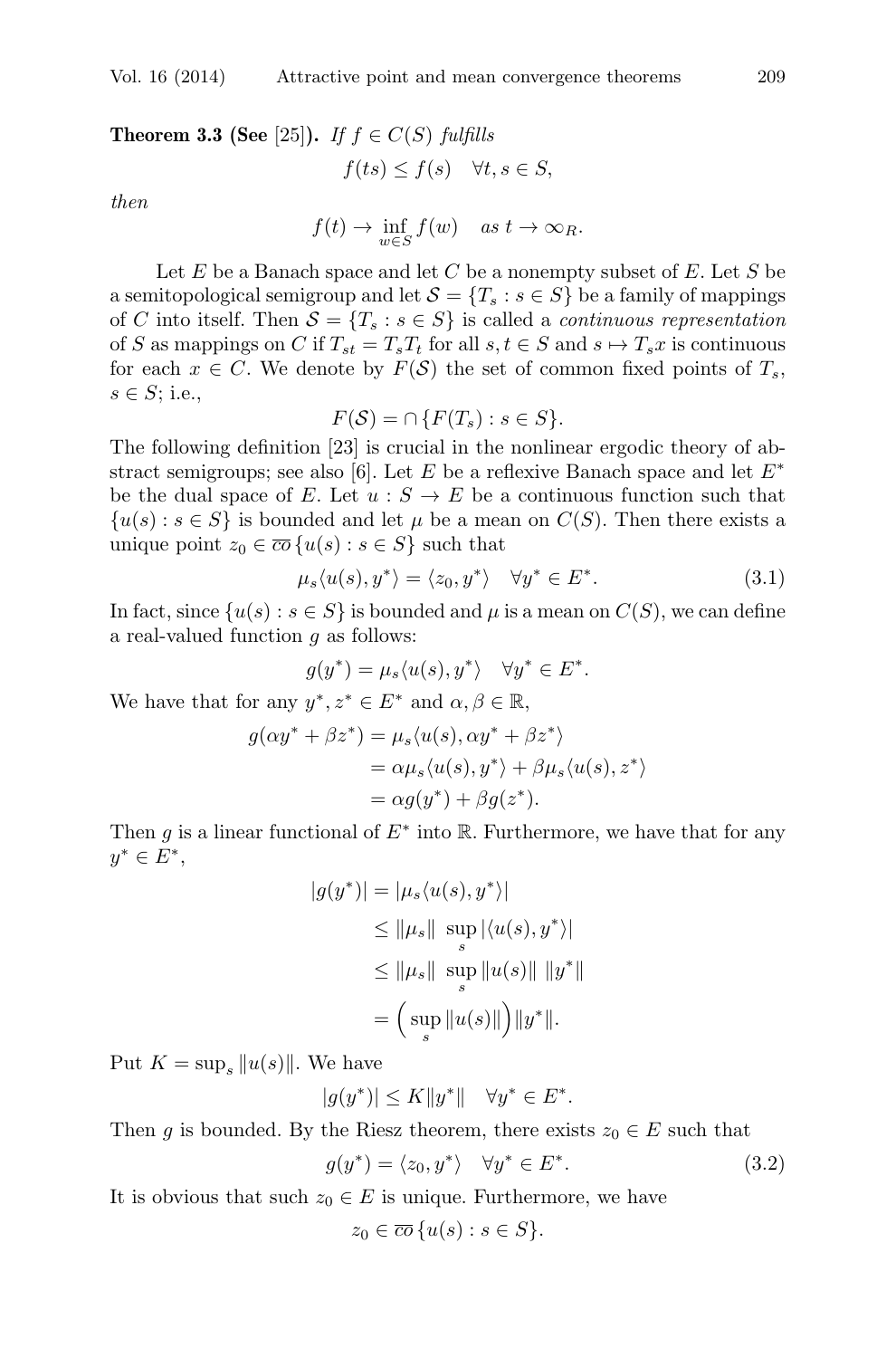In fact, if  $z_0 \notin \overline{co} \{u(s) : s \in S\}$ , then there exists  $y_0^* \in E^*$  from the separation theorem such that

$$
\langle z_0, y_0^* \rangle
$$
  $\langle \inf \{ \langle z, y_0^* \rangle : z \in \overline{co} \{ u(s) : s \in S \} \}.$ 

Using the property of a mean, we have

$$
\langle z_0, y_0^* \rangle < \inf \{ \langle z, y_0^* \rangle : z \in \overline{co} \{ u(s) : s \in S \} \} \\
\leq \inf \{ \langle u(s), y_0^* \rangle : s \in S \} \\
\leq \mu_s \langle u(s), y_0^* \rangle \\
= \langle z_0, y_0^* \rangle.
$$

This is a contradiction. Thus we have  $z_0 \in \overline{co} \{u(s) : s \in S\}$ . We call such  $z_0$ the *mean vector* of *u* for  $\mu$ . In particular, let  $S = \{T_s : s \in S\}$  be a continuous representation of *S* as mappings on *C* such that  ${T_s x : s \in S}$  is bounded for some  $x \in C$ . Putting  $u(s) = T_s x$  for all  $s \in S$ , we have that there exists  $z_0 \in E$  such tat

$$
\mu_s \langle T_s x, y^* \rangle = \langle z_0, y^* \rangle \quad \forall y^* \in E^*.
$$

We denote such  $z_0$  by  $T_\mu x$ . A net  $\{\mu_\alpha\}$  of means on  $C(S)$  is said to be *asymptotically invariant* if for each  $f \in C(S)$  and  $s \in S$ ,

$$
\mu_{\alpha}(f) - \mu_{\alpha}(l_s f) \to 0
$$
 and  $\mu_{\alpha}(f) - \mu_{\alpha}(r_s f) \to 0$ .

See [4, 25] for more details.

#### 4. Attractive point theorems

Let  $E$  be a smooth Banach space and let  $C$  be a nonempty subset of  $E$ . For a mapping *T* from *C* into *C*, we denote by  $A(T)$  the set of attractive points [21] of *T*; that is,

$$
A(T) = \{ u \in E : \phi(u, Tx) \le \phi(u, x) \,\forall x \in C \}.
$$

Let *S* be a commutative semitopological semigroup with identity. For a continuous representation  $S = \{T_s : s \in S\}$  of *S* as mappings of *C* into itself, we denote the set  $A(S)$  of common attractive points of  $S = \{T_s : s \in S\}$  by

$$
A(S) = \cap \{A(T_t) : t \in S\}.
$$

We know the following lemma from Lin and Takahashi [21]

Lemma 4.1 (See [21]). *Let E be a smooth Banach space and let C be a nonempty subset of*  $E$ *. Let*  $T$  *be a mapping from*  $C$  *into*  $E$ *. Then,*  $A(T)$ *is a closed and convex subset of E.*

We have from Lemma 4.1 that  $A(S)$  is closed and convex. Using the technique developed by Takahashi [23], we can prove the following attractive point theorem for a family of mappings in a Banach space.

Theorem 4.2. *Let E be a smooth and reflexive Banach space with the duality mapping J and let C be a nonempty subset of E. Let S be a commutative*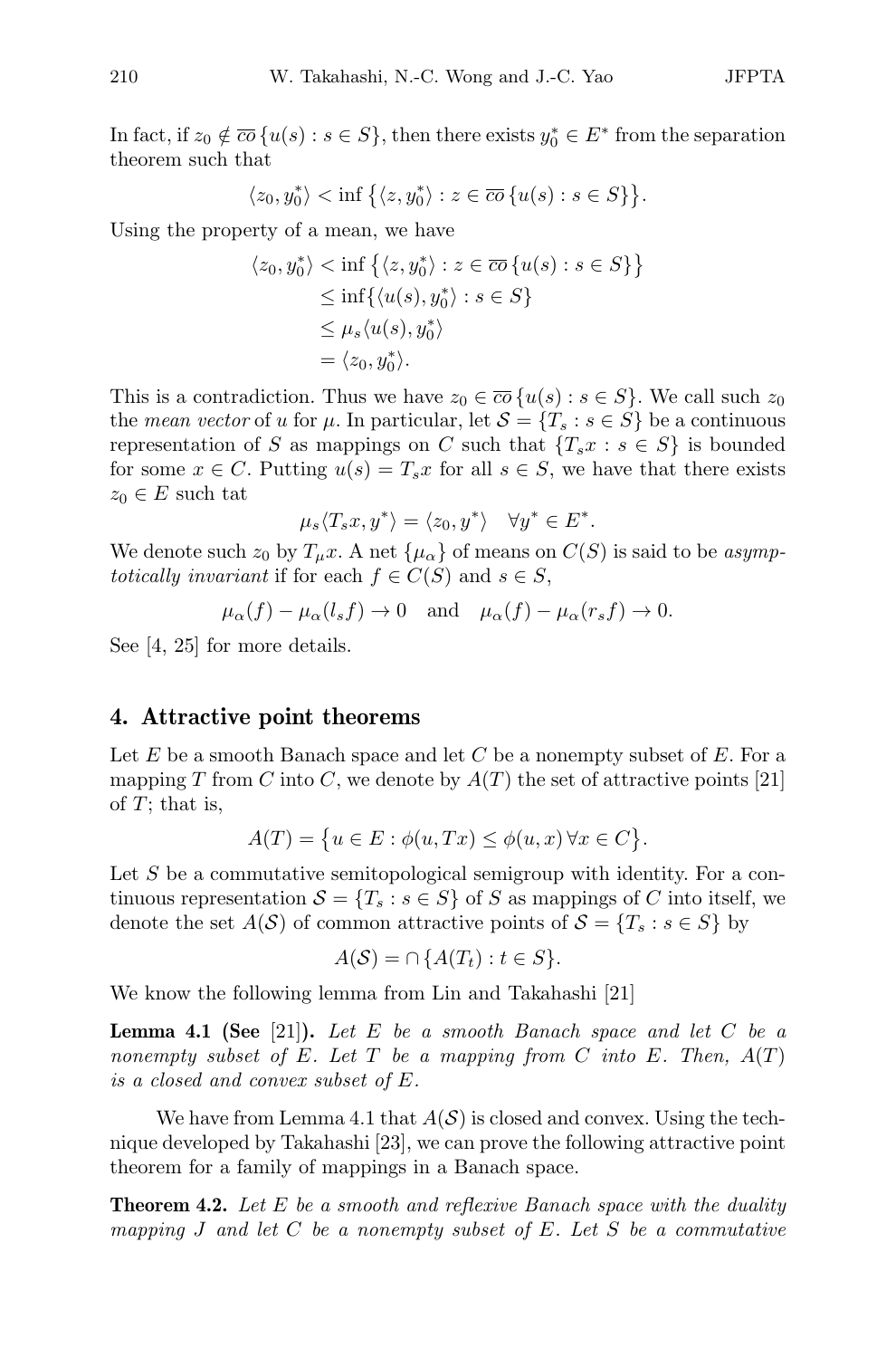*semitopological semigroup with identity. Let*  $S = \{T_s : s \in S\}$  *be a continuous representation of S as mappings of C into itself such that*  $\{T_s x : s \in S\}$  *is bounded for some*  $x \in C$ *. Let*  $\mu$  *be a mean on*  $C(S)$ *. Suppose that* 

$$
\mu_s \phi(T_s x, T_t y) \le \mu_s \phi(T_s x, y)
$$

*for all*  $y \in C$  *and*  $t \in S$ *. Then,* 

$$
A(S) = \cap \{A(T_t) : t \in S\}
$$

*is nonempty. In particular, if E is strictly convex and C is closed and convex, then*

$$
F(\mathcal{S}) = \cap \{ F(T_t) : t \in S \}
$$

*is nonempty.*

*Proof.* Using a mean  $\mu$  and a bounded set  $\{T_s x : s \in S\}$ , we define a function  $q: E^* \to \mathbb{R}$  as follows:

$$
g(x^*) = \mu_s \langle T_s x, x^* \rangle \quad \forall x^* \in E^*.
$$

Since *E* is reflexive, as in Section 3, there exists a unique element *z* of *E* such that

$$
g(x^*) = \mu_s \langle T_s x, x^* \rangle = \langle z, x^* \rangle \quad \forall x^* \in E^*.
$$

Such an element *z* is in  $D = \overline{co} \{T_s x : s \in S\}$ , where  $\overline{co}A$  is the closure of the convex hull of *A*. Take  $t \in S$ . We have from (2.3) that for  $y \in C$  and  $s \in S$ ,

$$
\phi(T_sx,y)=\phi(T_sx,T_ty)+\phi(T_ty,y)+2\langle T_sx-T_ty,JT_ty-Jy\rangle.
$$

Then we have that for any  $y \in C$ ,

$$
\mu_s \phi(T_s x, y) = \mu_s \phi(T_s x, T_t y) + \mu_s \phi(T_t y, y) + 2\mu_s \langle T_s x - T_t y, J T_t y - J y \rangle
$$
  
= 
$$
\mu_s \phi(T_s x, T_t y) + \phi(T_t y, y) + 2\langle z - T_t y, J T_t y - J y \rangle.
$$

Since  $\mu_s \phi(T_s x, T_t y) \leq \mu_s \phi(T_s x, y)$  by assumption, we have

$$
\mu_s \phi(T_s x, y) \le \mu_s \phi(T_s x, y) + \phi(T_t y, y) + 2\langle z - T_t y, J T_t y - J y \rangle.
$$

This implies that

$$
0 \le \phi(T_t y, y) + 2\langle z - T_t y, J T_t y - J y \rangle \quad \forall y \in C. \tag{4.1}
$$

Then we have from  $(4.1)$  and  $(2.4)$  that

$$
0 \le \phi(T_t y, y) + \phi(z, y) + \phi(T_t y, T_t y) - \phi(z, T_t y) - \phi(T_t y, y)
$$
(4.2)  
=  $\phi(z, y) - \phi(z, T_t y).$ 

This implies that  $\phi(z, T_t y) \leq \phi(z, y)$  for all  $y \in C$  and hence  $z \in A(T_t)$ . Therefore *z* ∈ *A*(*S*) = ∩ {*A*(*T*<sub>*t*</sub>) : *t* ∈ *S* }.

In particular, if *E* is strictly convex and *C* is closed and convex, then we have from  $D = \overline{co} \{T_s x : s \in S\} \subset C$  that *z* is an element of *C*. Putting  $y = z$  in  $(4.2)$ , we have

$$
\phi(z,T_t z) \leq \phi(z,z).
$$

Thus we have  $\phi(z, T_t z) \leq 0$  and hence  $\phi(z, T_t z) = 0$ . Since *E* is strictly convex, we have  $T_t z = z$ . Therefore  $z \in F(\mathcal{S}) = \cap \{F(T_t) : t \in S\}$ . This com-<br>pletes the proof. pletes the proof.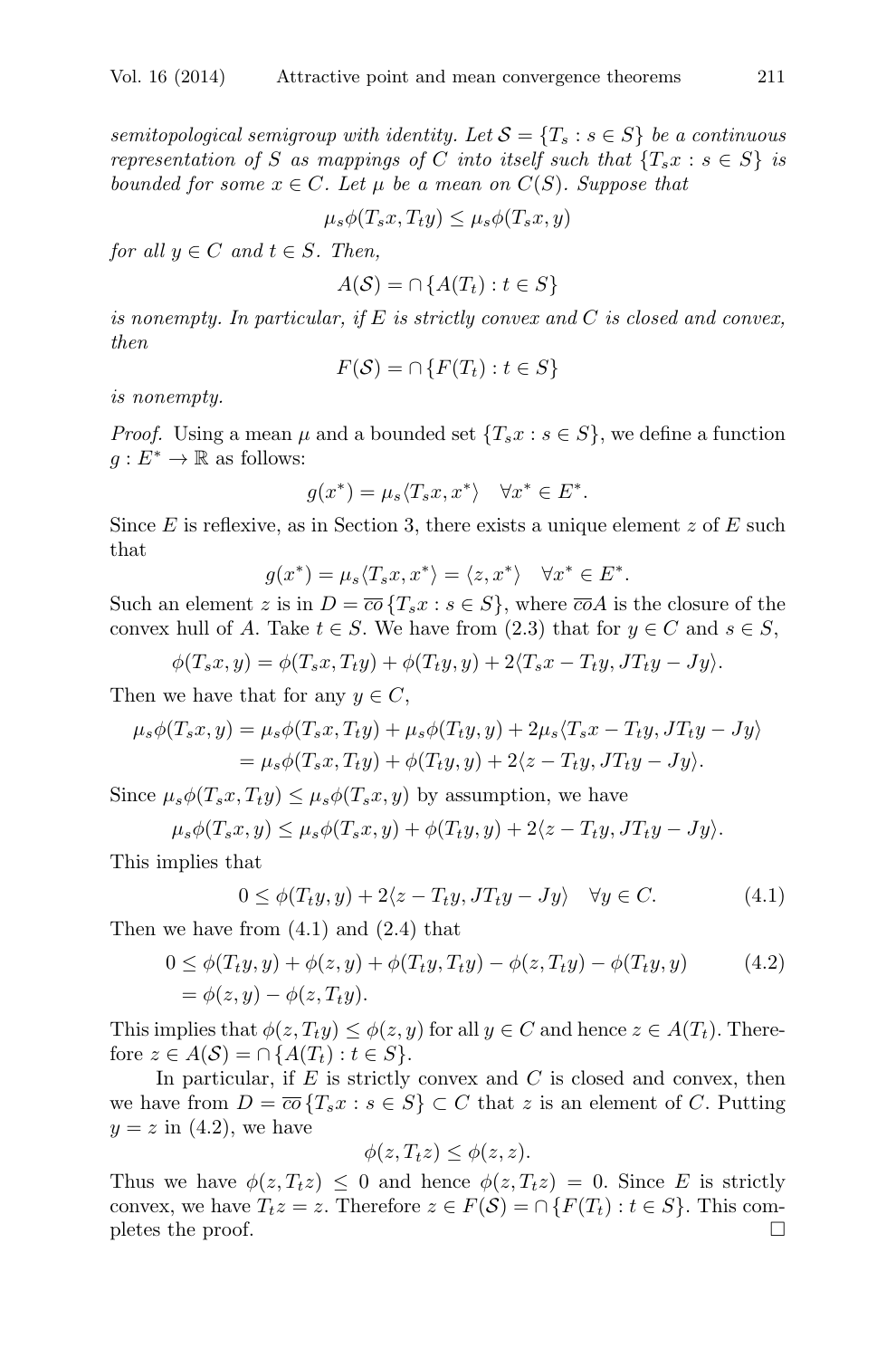Let *E* be a smooth Banach space, let *C* be a nonempty subset of *E* and let *J* be the duality mapping from *E* into  $E^*$ . A mapping  $T: C \to C$  is called *generalized nonspreading* [17] if there exist  $\alpha, \beta, \gamma, \delta \in \mathbb{R}$  such that

$$
\alpha\phi(Tx,Ty) + (1-\alpha)\phi(x,Ty) + \gamma\{\phi(Ty,Tx) - \phi(Ty,x)\}\
$$
  
\n
$$
\leq \beta\phi(Tx,y) + (1-\beta)\phi(x,y) + \delta\{\phi(y,Tx) - \phi(y,x)\}\
$$
\n(4.3)

for all  $x, y \in C$ . Putting  $\alpha = \beta = \gamma = 1$  and  $\delta = 0$  in (4.3), we obtain

$$
\phi(Tx,Ty) + \phi(Ty,Tx) \le \phi(Tx,y) + \phi(Ty,x) \quad \forall x, y \in C.
$$

Such a mapping *T* is *nonspreading* in the sense of Kohsaka and Takahashi [19]. In the case of  $\alpha = 1$  and  $\beta = \gamma = \delta = 0$  in (4.3), we obtain

$$
\phi(Tx, Ty) \le \phi(x, y) \quad \forall x, y \in C.
$$

We call such  $T$  a  $\phi$ -*nonexpansive* mapping. If  $E$  is a Hilbert space, then we have  $\phi(x, y) = ||x - y||^2$  for all  $x, y \in E$ . Thus from (4.3), we obtain the following:

$$
\alpha ||Tx - Ty||2 + (1 - \alpha) ||x - Ty||2 + \gamma (||Ty - Tx||2 - ||Ty - x||2)
$$
  
\n
$$
\leq \beta ||Tx - y||2 + (1 - \beta) ||x - y||2 + \delta (||y - Tx||2 - ||y - x||2)
$$

for all  $x, y \in C$ . This implies that

$$
(\alpha + \gamma) \|Tx - Ty\|^2 + [1 - (\alpha + \gamma)] \|x - Ty\|^2
$$
  
\n
$$
\leq (\beta + \delta) \|Tx - y\|^2 + [1 - (\beta + \delta)] \|x - y\|^2
$$

for all  $x, y \in C$ . That is, *T* is a generalized hybrid mapping in the sense of [16]. Using Theorem 4.2, we have the following attractive point theorem for generalized nonspreading mappings in a Banach space which was proved by Lin and Takahashi [21].

Theorem 4.3 (See [21]). *Let E be a smooth and reflexive Banach space and let C be a nonempty subset of E. Let T be a generalized nonspreading mapping of C into itself. Then the following are equivalent:*

- $(1)$   $A(T) \neq \emptyset$ ;
- (2)  $\{T^n v_0\}$  *is bounded for some*  $v_0 \in C$ *.*

*Additionally, if E is strictly convex and C is closed and convex, then the following are equivalent:*

- $(F(T) \neq \emptyset$ ;
- (2)  ${T^n v_0}$  *is bounded for some*  $v_0 \in C$ *.*

*Proof.* If  $A(T) \neq \emptyset$ , then  $\phi(u, Tx) \leq \phi(u, x)$  for all  $u \in A(T)$  and  $x \in C$ . So,  $\phi(u, T^n x) \leq \phi(u, x)$  for all  $n \in \mathbb{N}$  and  $x \in C$  and hence  $\{T^n x : n \in \mathbb{N}\}\$ is bounded. We show the reverse. Since  $T: C \to C$  is a generalized nonspreading, there exist  $\alpha, \beta, \gamma, \delta \in \mathbb{R}$  such that

$$
\alpha\phi(Tx,Ty) + (1-\alpha)\phi(x,Ty) + \gamma(\phi(Ty,Tx) - \phi(Ty,x))
$$
  
\n
$$
\leq \beta\phi(Tx,y) + (1-\beta)\phi(x,y) + \delta(\phi(y,Tx) - \phi(y,x))
$$
\n(4.4)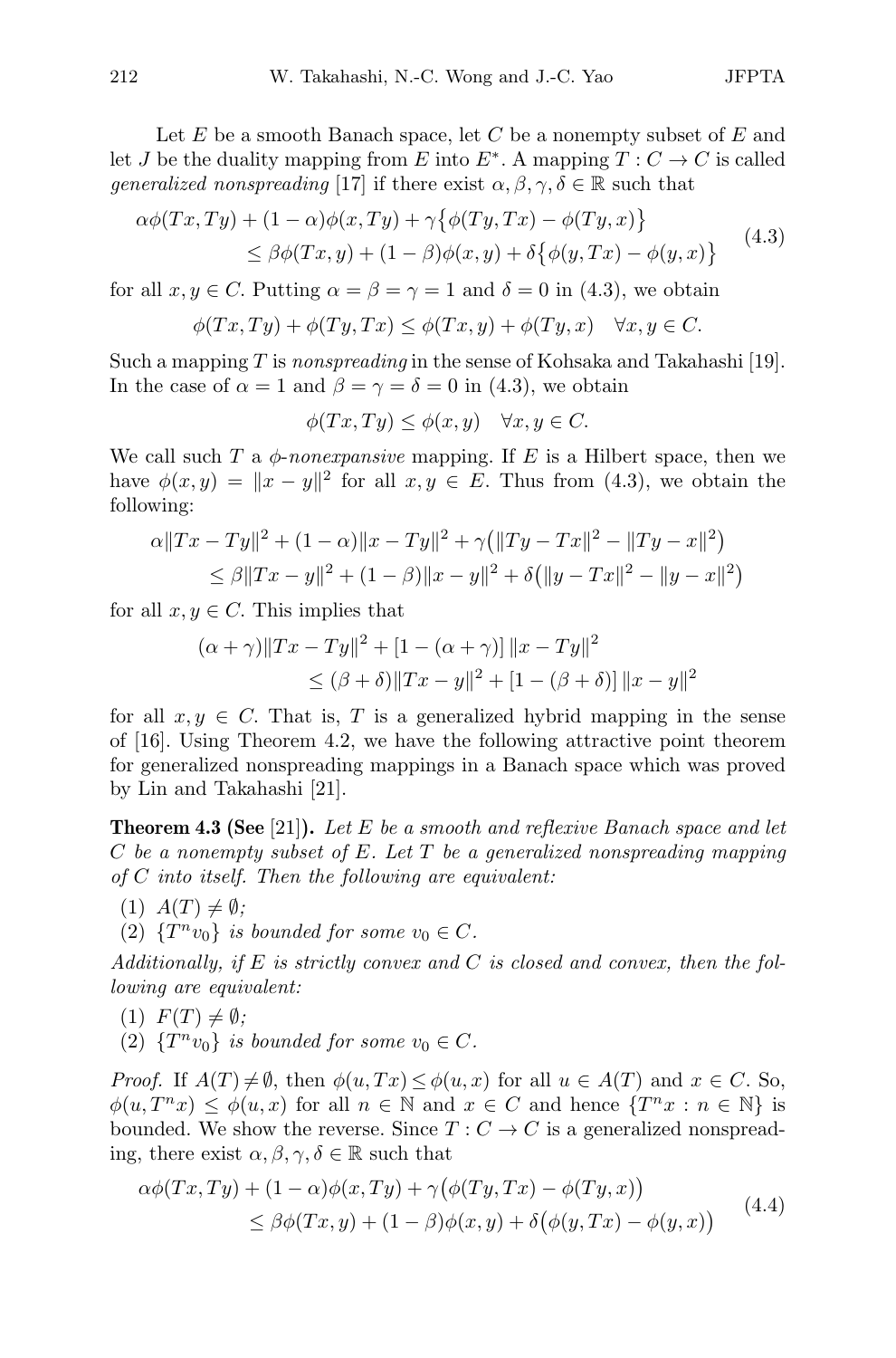for all  $x, y \in C$ . Replacing *x* by  $T^n v_0$  in inequality (4.4), we get  $\alpha\phi(T^{n+1}v_0,Ty) + (1-\alpha)\phi(T^n v_0,Ty) + \gamma(\phi(Ty,T^{n+1}v_0) - \phi(Ty,T^n v_0))$  $\leq \beta \phi(T^{n+1}v_0, y) + (1 - \beta)\phi(T^n v_0, y) + \delta(\phi(y, T^{n+1}v_0) - \phi(y, T^n v_0)).$ 

Since  ${T^n v_0}$  is bounded, we can apply a Banach limit  $\mu$  to both sides of the inequality. We have

$$
\mu_n \phi(T^n v_0, Ty) \le \mu_n \phi(T^n v_0, y)
$$

for all  $y \in C$ . Therefore we have Theorem 4.3 from Theorem 4.2.

Let *E* be a smooth Banach space and let *C* be a nonempty subset of *E*. Let *S* be a semitopological semigroup. A continuous representation

$$
\mathcal{S} = \{T_s : s \in S\}
$$

of *S* as mappings on *C* is a  $\phi$ -nonexpansive semigroup on *C* if each  $T_s$ ,  $s \in S$ , is *ϕ*-nonexpansive; i.e.,

$$
\phi(T_s x, T_s y) \le \phi(x, y) \quad \forall x, y \in C.
$$

In the case when  $E$  is a Hilbert space, a  $\phi$ -nonexpansive semigroup on  $C$ is called a *nonexpansive semigroup* on *C*; see Atsushiba and Takakashi [2]. Using Theorem 4.2, we can also prove an attractive point theorem for  $\phi$ nonexpansive semigroups in a Banach space.

Theorem 4.4. *Let E be a smooth and reflexive Banach space with the duality mapping J and let C be a nonempty subset of E. Let S be a commutative semitopological semigroup with identity. Let*  $S = \{T_s : s \in S\}$  *be a*  $\phi$ *-nonexpansive semigroup on C such that*  ${T_s z : s \in S}$  *is bounded for some*  $z \in C$ *. Then,*  $A(S) = \bigcap \{A(T_t) : t \in S\}$  *is nonempty. In particular, if E is strictly convex and C is closed and convex, then*  $F(S) = \bigcap \{F(T_t) : t \in S\}$  *is nonempty.* 

*Proof.* Since  $S = \{T_s : s \in S\}$  is a  $\phi$ -nonexpansive semigroup on *C*, we have

$$
\phi(T_{t+s}x, T_t y) \le \phi(T_s x, y)
$$

for all  $x, y \in C$  and  $s, t \in S$ . Since  $\{T_s z\}$  is bounded for some  $z \in C$ , we can apply an invariant mean  $\mu$  to both sides of the inequality. Then, we have that for any  $y \in C$  and  $t \in S$ ,

$$
\mu_s \phi(T_{t+s}z, T_t y) \le \mu_s \phi(T_s z, y)
$$

and hence

$$
\mu_s \phi(T_s z, T_t y) \le \mu_s \phi(T_s z, y).
$$

We have from Theorem 4.2 that  $A(S)$  is nonempty. Additionally, if E is strictly convex and *C* is closed and convex, then we have from Theorem 4.2 that  $F(S)$  is nonempty. This completes the proof. is nonempty. This completes the proof.

As a direct consequence of Theorem 4.4, we obtain the following theorem which was proved by Atsushiba and Takakashi [2].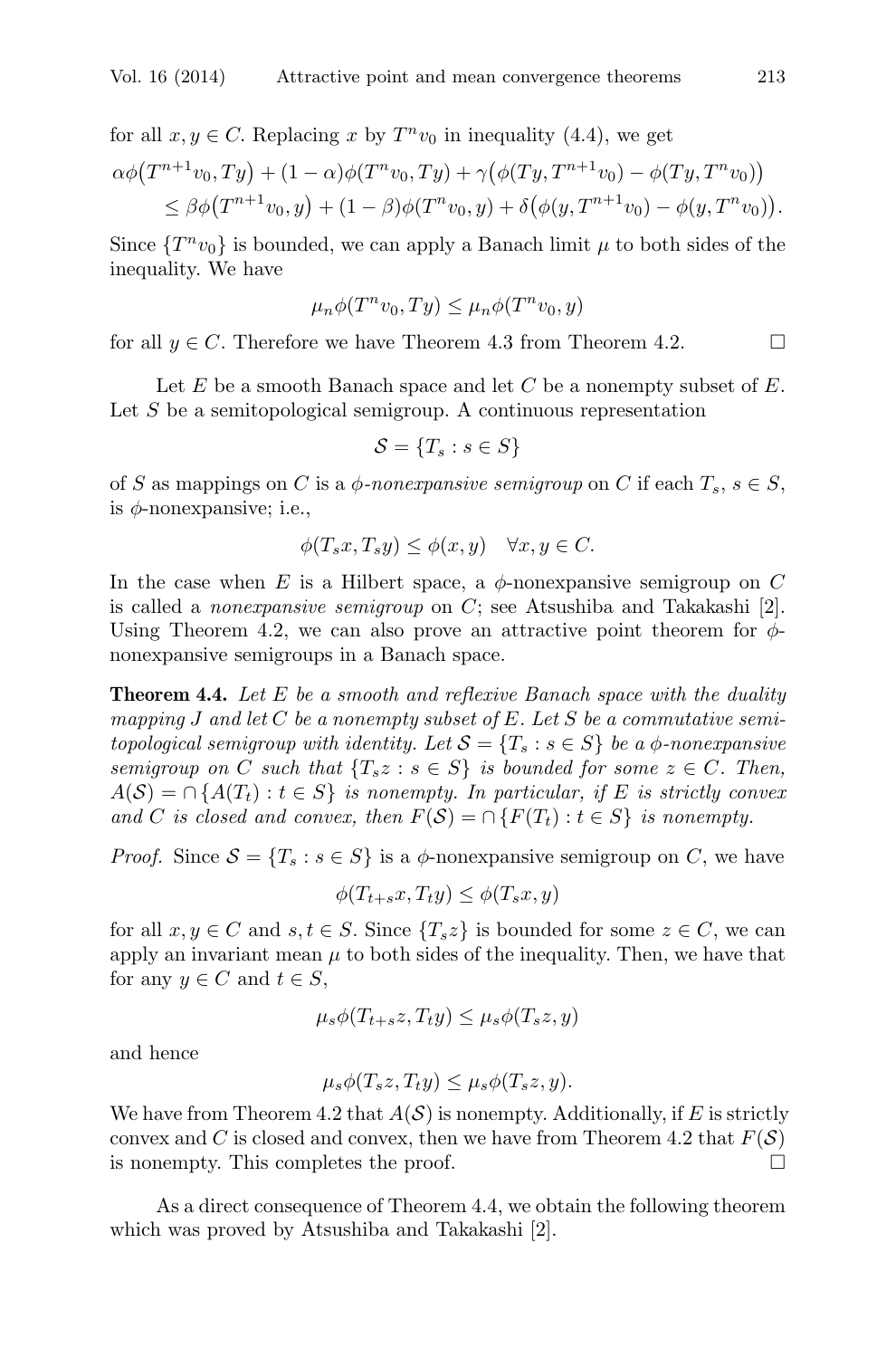Theorem 4.5 (See [2]). *Let H be a Hilbert space and let C be a nonempty subset of H. Let S be a commutative semitopological semigroup with identity. Let*  $S = \{T_s : s \in S\}$  *be a nonexpansive semigroup on C such that*  $\{T_s z : s \in S\}$ *S*<sup>*}*</sup> *is bounded for some*  $z \in C$ *. Then*  $A(S)$  *is nonempty. Additionally, if*  $C$ *is closed and convex, then F*(*S*) *is nonempty.*

# 5. Skew-attractive point theorems

Let *E* be a smooth Banach space and let *C* be a nonempty subset of *E*. Let *T* be a mapping from *C* into *E*. We denote by *B*(*T*) the set of *skew-attractive points* [21] of *T*; i.e.,

$$
B(T) = \{ z \in E : \phi(Tx, z) \le \phi(x, z) \,\forall x \in C \}.
$$

The following lemma was proved by Lin and Takahashi [21].

Lemma 5.1 (See [21]). *Let E be a smooth Banach space and let C be a nonempty subset of H. Let T be a mapping from C into E. Then, B*(*T*) *is closed.*

Let *E* be a smooth, strictly convex and reflexive Banach space and let *C* be a nonempty subset of *E*. Let *T* be a mapping from *C* into *E*. Define a mapping  $T^*$  as follows:

$$
T^*x^* = JTJ^{-1}x^* \quad \forall x^* \in JC,
$$

where *J* is the duality mapping on *E* and  $J^{-1}$  is the duality mapping on  $E^*$ . The mapping  $T^*$  is called the *duality mapping* of  $T$ ; see [29] and [7]. If  $T$  is a mapping of *C* into itself, then  $T^*$  is a mapping of *JC* into *JC*. The following lemma was also proved by Lin and Takahashi [21] and Takahashi and Yao [29].

Lemma 5.2 (See [21, 29]). *Let E be a smooth, strictly convex and reflexive Banach space and let C be a nonempty subset of E. Let T be a mapping from C into E and let T <sup>∗</sup> be the duality mapping of T. Then the following hold:*

 $JF(T) = F(T^*);$  $(B)$   $JB(T) = A(T^*)$ ;  $(A)$   $JA(T) = B(T^*).$ 

*In particular, JB*(*T*) *is closed and convex.*

Let *E* be a smooth Banach space and let *C* be a nonempty subset of *E*. We denote by  $B(\mathcal{S})$  the set of all common skew-attractive points of a family  $\mathcal{S} = \{T_s : s \in S\}$  of mappings of *C* into itself; i.e.,

$$
B(S) = \cap \{B(T_s) : s \in S\}.
$$

We obtain the following skew-attractive point theorem for semigroups of mappings without continuity in a Banach space.

Theorem 5.3. *Let E be a strictly convex and reflexive Banach space with a Fr´echet differentiable norm and let C be a nonempty subset of E. Let S be a commutative semitopological semigroup with identity. Let*  $S = \{T_s : s \in S\}$ *be a continuous representation of S as mappings of C into itself such that*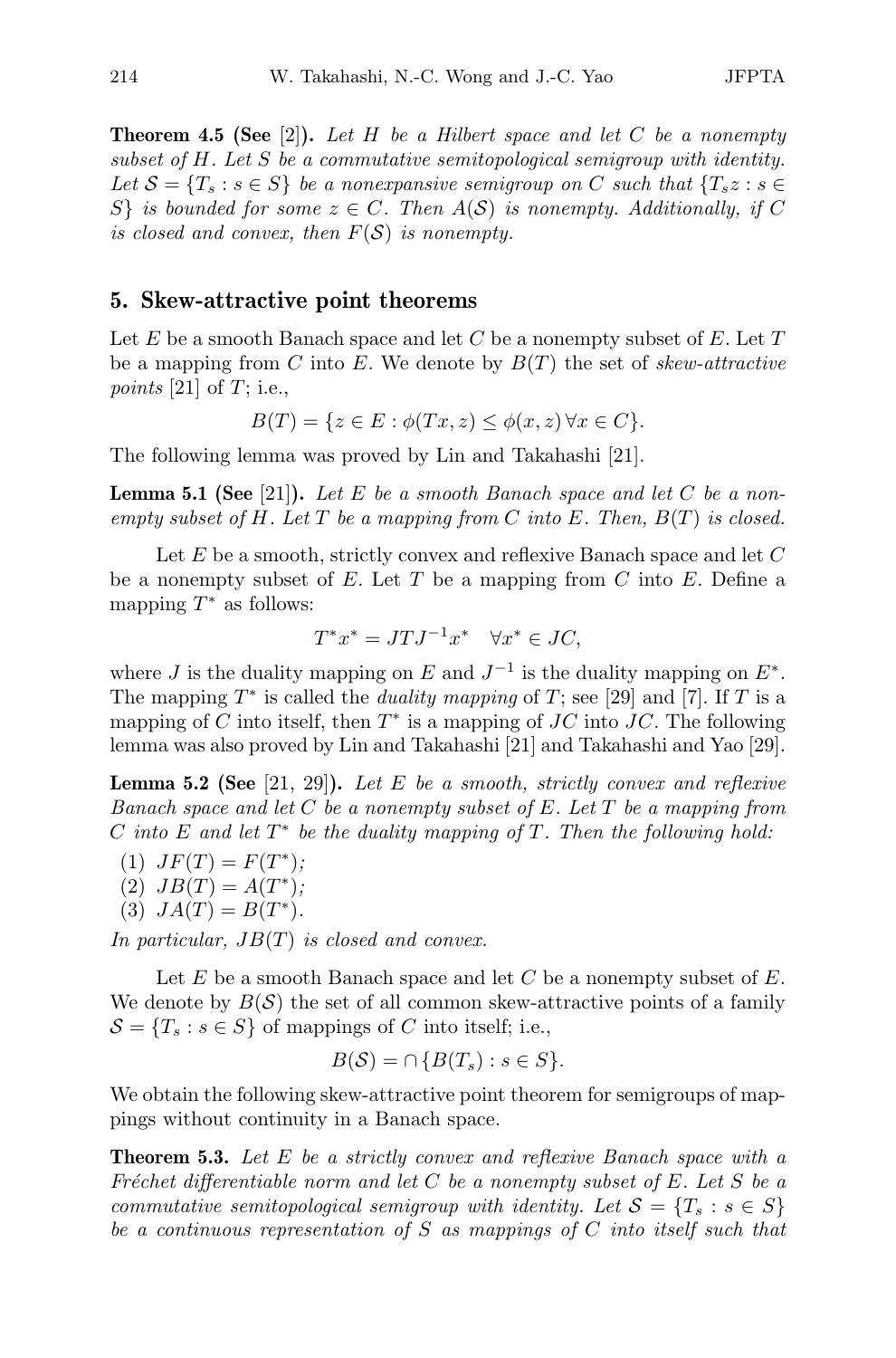${T_s x : s \in S}$  *is bounded for some*  $x \in C$ *. Let*  $\mu$  *be a mean on*  $C(S)$ *. Suppose that*

$$
\mu_s \phi(T_t y, T_s x) \le \mu_s \phi(y, T_s x)
$$

*for all*  $y \in C$  *and*  $t \in S$ *. Then,*  $B(S) = \bigcap \{B(T_t) : t \in S\}$  *is nonempty. In particular, if C is closed and JC is closed and convex, then*

$$
F(\mathcal{S}) = \cap \{ F(T_t) : t \in S \}
$$

*is nonempty.*

*Proof.* Assume that  ${T_s x : s \in S}$  is a bounded subset of *C* for some  $x \in C$ . Put  $x^* = Jx$  and  $y^* = Jy$ , where  $y \in C$  and define

$$
T_s^* = JT_s J^{-1} \quad \forall s \in S.
$$

Then, we have

$$
T_s^* T_t^* = J T_s J^{-1} J T_t J^{-1} = J T_s T_t J^{-1} = J T_{s+t} J^{-1} = T_{s+t}^* \quad \forall s, t \in S.
$$

On the other hand, if  $s \to t$ , then we have from the continuity of *J* that for any *y<sup>∗</sup> ∈ JC*,

$$
||T_s^*y^* - T_t^*y^*|| = ||JT_sJ^{-1}Jy - JT_tJ^{-1}Jy|| = ||JT_sy - JT_ty|| \to 0.
$$

Therefore,  $S^* = \{T^*_s : s \in S\}$  is a continuous representation of *S* as mappings of *JC* into itself. Furthermore, since  ${T_s x : s \in S}$  is bounded and

$$
\mu_s \phi(T_t y, T_s x) \le \mu_s \phi(y, T_s x)
$$

for all  $y \in C$  and  $t \in S$ , we have

$$
\mu_s \phi_* (T_s^* x^*, T_t^* y^*) = \mu_s \phi_* (J T_s J^{-1} J x, J T_t J^{-1} J y)
$$
  
=  $\mu_s \phi (T_t J^{-1} J y, T_s J^{-1} J x)$   
=  $\mu_s \phi (T_t y, T_s x)$   
 $\leq \mu_s \phi (y, T_s x)$   
=  $\mu_s \phi_* (J T_s x, J y)$   
=  $\mu_s \phi_* (J T_s J^{-1} J x, J y)$   
=  $\mu_s \phi_* (T_s^* x^*, y^*)$ 

for all  $y^* \in JC$  and  $t \in S$ . Therefore, we have from Theorem 4.2 that

$$
A(\mathcal{S}^*) = \cap \{A(T^*_t) : t \in S\}
$$

is nonempty. Since  $J: E \to E^*$  is a one-to-one and onto mapping, we have from Lemma 5.2 that

$$
B(S) = \cap \{B(T_t) : t \in S\}
$$
  
=  $\cap \{J^{-1}A(T_t^*) : t \in S\}$   
=  $J^{-1}(\cap \{A(T_t^*) : t \in S\})$   
=  $J^{-1}A(S^*).$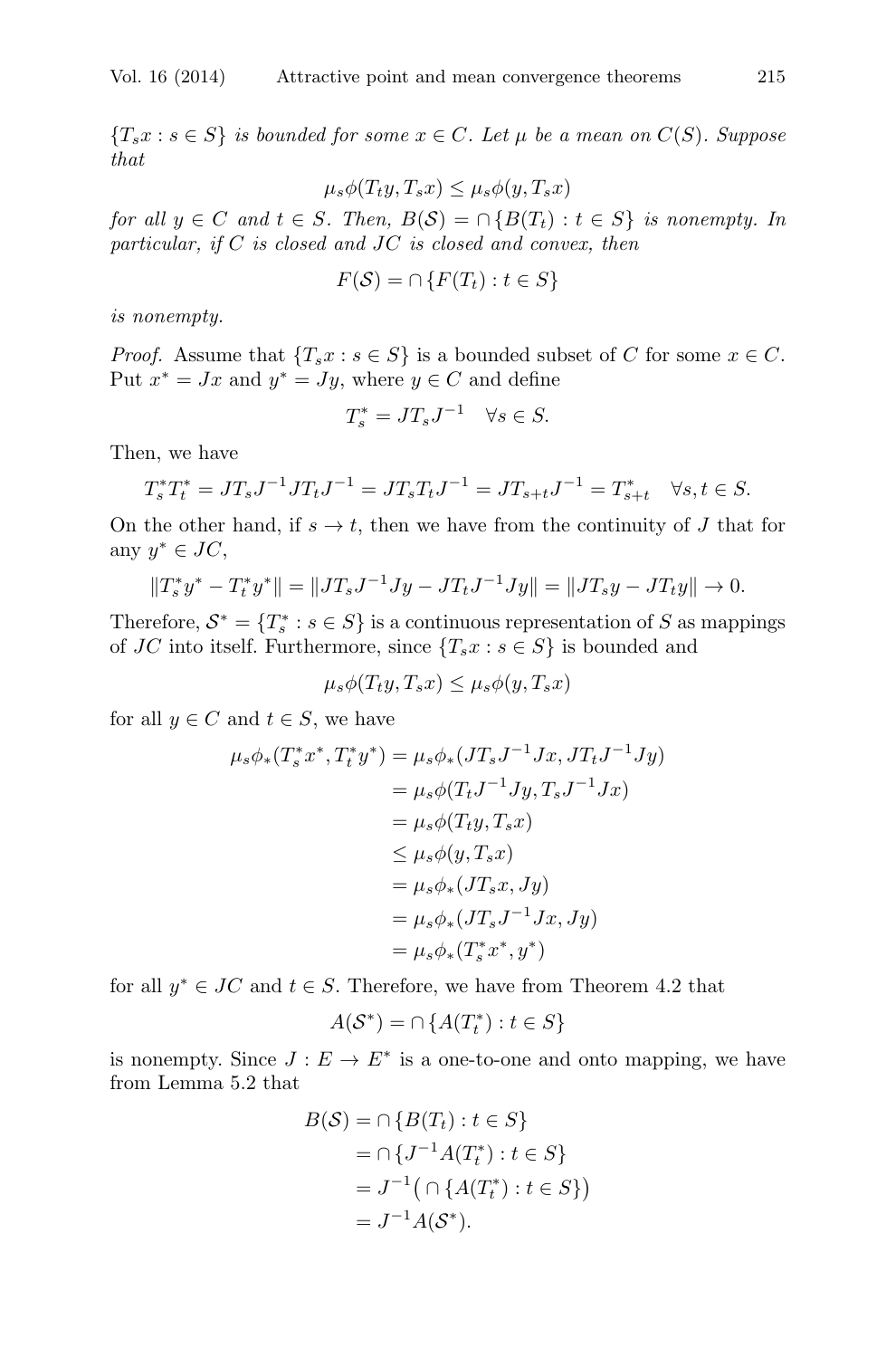Since  $A(S^*)$  is nonempty, we have that  $B(S)$  is nonempty. In particular, if C is closed and *JC* is closed and convex, then we have from Theorem 4.2 that

$$
F(\mathcal{S}^*) = \bigcap \{ F(T^*_t) : t \in S \}
$$

is nonempty. We also have from Lemma 5.2 that

$$
F(S) = \cap \{F(T_t) : t \in S\}
$$
  
=  $\cap \{J^{-1}F(T_t^*) : t \in S\}$   
=  $J^{-1}(\cap \{F(T_t^*) : t \in S\})$   
=  $J^{-1}F(S^*).$ 

Therefore,

$$
F(S) = \cap \{ F(T_t) : t \in S \}
$$

is nonempty. This completes the proof.

Let *E* be a smooth Banach space and let *J* be the duality mapping from *E* into  $E^*$ . Let *C* be a nonempty subset of *E*. A mapping  $T: C \to E$  is called *skew-generalized nonspreading* [8] if there exist  $\alpha, \beta, \gamma, \delta \in \mathbb{R}$  such that

$$
\alpha\phi(Ty,Tx) + (1-\alpha)\phi(Ty,x) + \gamma(\phi(Tx,Ty) - \phi(x,Ty))
$$
  
\n
$$
\leq \beta\phi(y,Tx) + (1-\beta)\phi(y,x) + \delta(\phi(Tx,y) - \phi(x,y))
$$
\n(5.1)

for all  $x, y \in C$ . Using Theorem 5.3, we have the following attractive point theorem for skew-generalized nonspreading mappings in a Banach space which was proved by Lin and Takahashi [21].

Theorem 5.4 (See [21]). *Let E be a smooth, strictly convex and reflexive Banach space and let C be a nonempty subset of E. Let T be a skew-generalized nonspreading mapping of C into itself. Then the following are equivalent:*

 $(B(T) \neq \emptyset;$ 

(2)  ${T^n v_0}$  *is bounded for some*  $v_0 \in C$ *.* 

*Additionally, if C is closed and JC is closed and convex, then the following are equivalent:*

- $(F(T) \neq \emptyset;$
- (2)  $\{T^n v_0\}$  *is bounded for some*  $v_0 \in C$ *.*

*Proof.* If  $B(T) \neq \emptyset$ , then  $\phi(Ty, u) \leq \phi(y, u)$  for all  $u \in B(T)$  and  $y \in C$ . So,  $\phi(T^n y, u) \leq \phi(y, u)$  for all  $n \in \mathbb{N}$  and  $y \in C$  and then  $\{T^n y\}$  is bounded for all  $y \in C$ . We show the reverse. Replacing x by  $T^n v_0$  in (5.1), where *n* ∈  $\mathbb{N} \cup \{0\}$ , we get

$$
\alpha\phi(Ty, T^{n+1}v_0) + (1 - \alpha)\phi(Ty, T^nv_0) + \gamma(\phi(T^{n+1}v_0, Ty) - \phi(T^nv_0, Ty))
$$
  
\n
$$
\leq \beta\phi(y, T^{n+1}v_0) + (1 - \beta)\phi(y, T^nv_0) + \delta(\phi(T^{n+1}v_0, y) - \phi(T^nv_0, y))
$$

for all  $y \in C$ . Since  $\{T^n v_0\}$  is bounded, we can apply a Banach limit  $\mu$  to both sides of the inequality. We have

$$
\mu_n \phi(Ty, T^n v_0) \le \mu_n \phi(y, T^n v_0)
$$

for all  $y \in C$ . Therefore we have Theorem 5.4 from Theorem 5.3.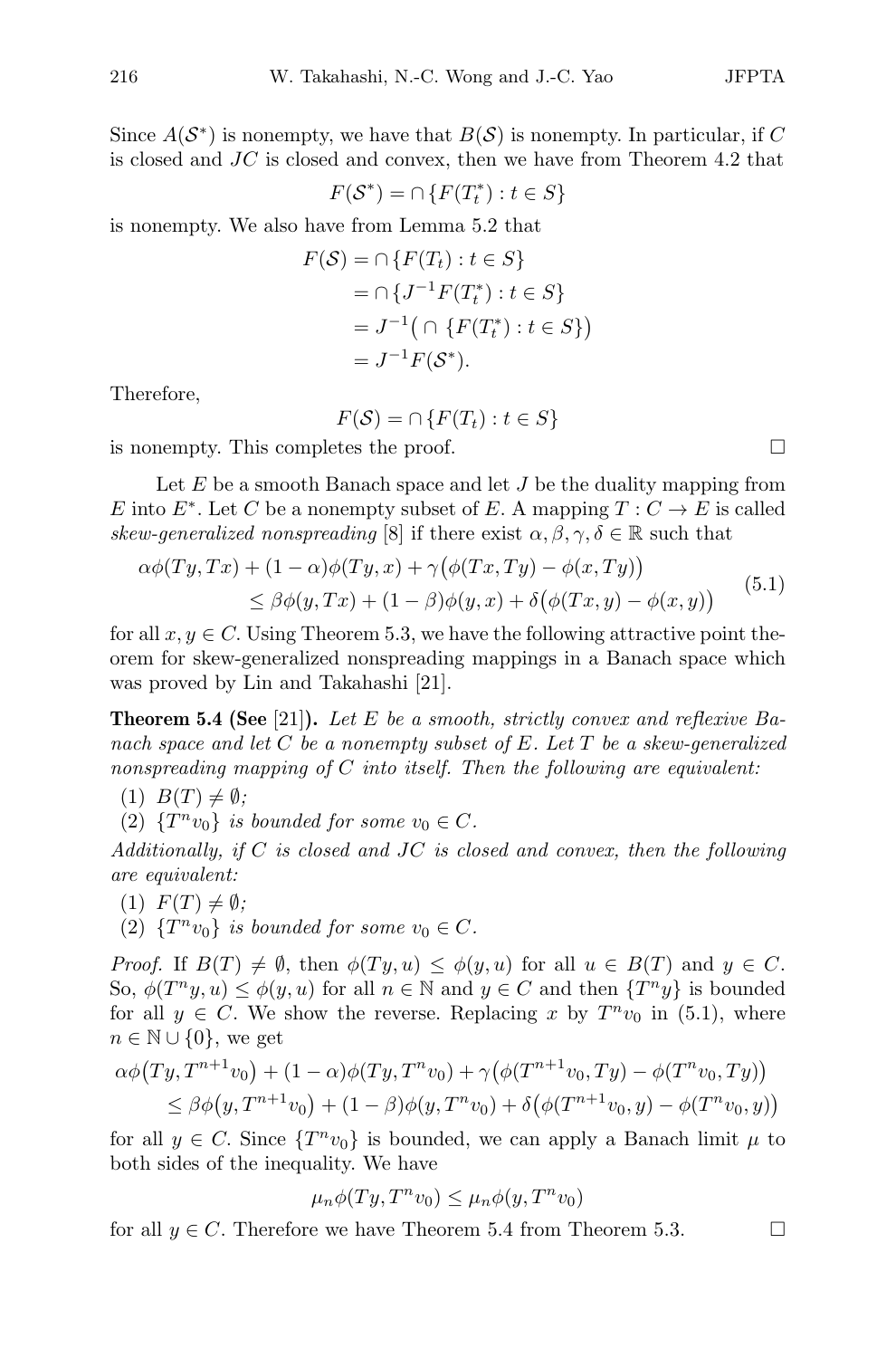We know that this theorem (Theorem 5.4) is a generalization of the corresponding result of Dhompongsa et al. [5]. Using Theorem 5.3, we can also prove Theorem 4.4.

#### 6. Nonlinear mean convergence theorems

In this section, we prove a nonlinear mean convergence theorem of Baillon's type [3] for semigroups of mappings without continuity in a Banach space. Before proving it, we need the following four lemmas which are proved by using the ideas of [22, 24].

Lemma 6.1. *Let E be a smooth, strictly convex and reflexive Banach space with the duality mapping J and let D be a nonempty, closed and convex subset of E. Let S be a semitopological semigroup with identity and let C*(*S*) *be the Banach space of all bounded real-valued continuous functions on S with supremum norm. Let*  $u : S \to E$  *be a continuous function such that {* $u(s)$  : *s* ∈ *S*} ⊂ *D is bounded and let*  $\mu$  *be a mean on*  $C(S)$ *. If*  $g : D \to \mathbb{R}$  *is defined by*

$$
g(z) = \mu_s \phi(u(s), z) \quad \forall z \in D,
$$

*then the mean vector*  $z_0$  *of*  $\{u(s): s \in S\}$  *for*  $\mu$  *is a unique minimizer in*  $D$ *such that*

$$
g(z_0)=\min\{g(z):z\in D\}.
$$

*Proof.* For a bounded net  $\{u(s)\}\subset D$  and a mean  $\mu$  on  $C(S)$ , we know that a function  $q: D \to \mathbb{R}$  defined by

$$
g(z) = \mu_s \phi(u(s), z) \quad \forall z \in D
$$

is well defined. We also know from the proof of Theorem 4.2 that there exists a mean vector  $z_0$  of  $\{u(s)\}\$ for  $\mu$ , that is, there exists  $z_0 \in \overline{co} \{u(s) : s \in S\}$ such that

$$
\mu_s \langle u(s), y^* \rangle = \langle z_0, y^* \rangle \quad \forall y^* \in E^*.
$$

Since *D* is closed and convex and  $\{u(s)\}\subset D$ , we have  $z_0\in D$ . Furthermore, we have from  $(2.3)$  and  $(2.4)$  that for any  $z \in D$ ,

$$
g(z) - g(z_0) = \mu_s \phi(u(s), z) - \mu_s \phi(u(s), z_0)
$$
  
=  $\mu_s (\phi(u(s), z) - \phi(u(s), z_0))$   
=  $\mu_s (\phi(u(s), z) - \phi(u(s), z) - \phi(z, z_0) - 2\langle u(s) - z, Jz - Jz_0 \rangle)$   
=  $\mu_s (-\phi(z, z_0) - 2\langle u(s) - z, Jz - Jz_0 \rangle)$   
=  $-\phi(z, z_0) - 2\langle z_0 - z, Jz - Jz_0 \rangle$   
=  $-\phi(z, z_0) - \phi(z_0, z_0) - \phi(z, z) + \phi(z_0, z) + \phi(z, z_0)$   
=  $\phi(z_0, z).$ 

Then we have

$$
g(z) = g(z_0) + \phi(z_0, z) \quad \forall z \in D.
$$
 (6.1)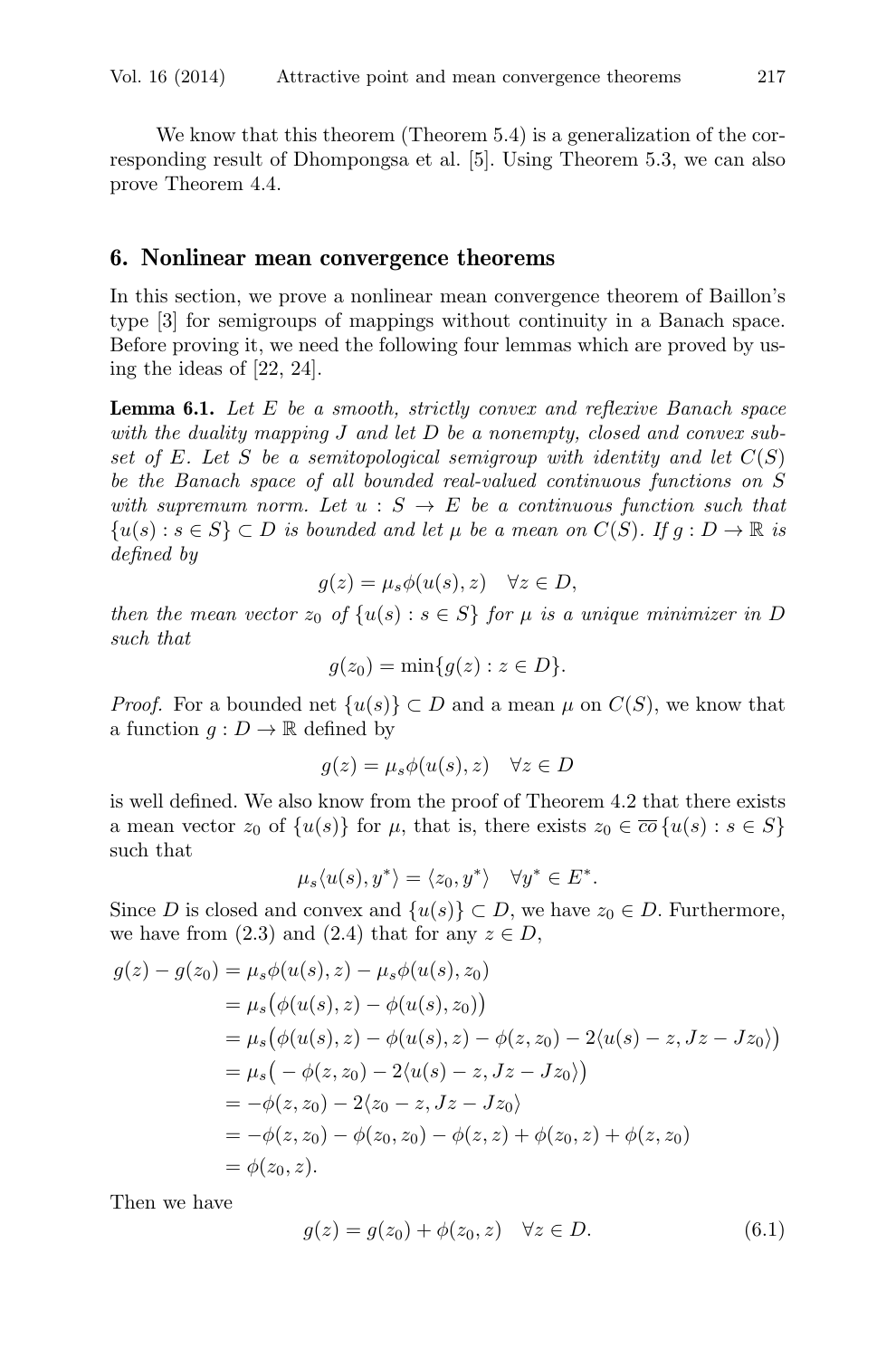This implies that  $z_0 \in D$  is a minimizer in *D* such that

$$
g(z_0)=\min\{g(z):z\in D\}.
$$

Furthermore, if  $u \in D$  satisfies  $q(u) = q(z_0)$ , then we have from (6.1) that  $\phi(z_0, u) = 0$ . Since *E* is strictly convex, we have that  $z_0 = u$  and hence  $z_0$  is a unique minimizer in *D* such that  $g(z_0) = \min\{g(z) : z \in D\}$ . This completes the proof. the proof.  $\Box$ 

Using Lemma 6.1, we obtain the following result.

Lemma 6.2. *Let E be a smooth, strictly convex and reflexive Banach space with the duality mapping J and let C be a nonempty subset of E. Let S be a commutative semitopological semigroup with identity. Let*  $S = \{T_s : s \in S\}$ *be a continuous representation of S as mappings of C into itself. Suppose that*  $A(S) = B(S)$  *is nonempty. Then for any*  $x \in C$ *, the net*  $\{T_s x : s \in S\}$ *is bounded and the set*

$$
\cap_s \overline{co} \{T_{t+s}x : t \in S\} \cap A(\mathcal{S})
$$

*consists of one point*  $z_0$ , where  $z_0$  *is a unique minimizer of*  $A(S)$  *such that* 

$$
\lim_{s} \phi(T_s x, z_0) = \min \Big\{ \lim_{s} \phi(T_s x, z) : z \in A(S) \Big\}.
$$

*Additionally, if C is closed and convex, then the set*

$$
\bigcap_s \overline{co} \left\{ T_{t+s} x : t \in S \right\} \cap F(\mathcal{S})
$$

*consists of one point z*0*.*

*Proof.* Since  $A(S) = B(S)$  is nonempty, then for any  $z \in A(S) = B(S)$  and  $x \in C$ , we have

$$
\phi(T_{t+s}x, z) \le \phi(T_s x, z) \quad \forall s, t \in S.
$$

Thus  ${T_s x : s \in S}$  is bounded. Let  $\mu$  be an invariant mean on  $C(S)$ . From Lemma 6.1, a unique minimizer  $z_0 \in E$  such that

$$
\mu_s \phi(T_s x, z_0) = \min \{ \mu_s \phi(T_s x, y) : y \in E \}
$$

is the mean vector  $z_0 \in E$  of  $\{T_s x : s \in S\}$  for  $\mu$ , that is, a point  $z_0 \in E$  such that  $z_0 \in \overline{co} \{T_s x : s \in S\}$  and

$$
\mu_s \langle T_s x, y^* \rangle = \langle z_0, y^* \rangle \quad \forall y^* \in E^*.
$$

We also know from the proof of Theorem 4.2 that  $z_0 \in A(S)$ . Furthermore, this  $z_0 \in A(S)$  satisfies

$$
\mu_s \phi(T_s x, z_0) = \min \big\{ \mu_s \phi(T_s x, y) : y \in A(S) \big\}.
$$

Let us show that  $z_0 \in \bigcap_s \overline{co} \{T_{t+s}x : t \in S\}$ . If not, there exists some  $s_0 \in S$ such that  $z_0 \notin \overline{co} \{T_{t+s_0}x : t \in S\}$ . By the separation theorem, there exists  $y_0^* \in E^*$  such that

$$
\langle z_0, y_0^* \rangle < \inf \big\{ \langle z, y_0^* \rangle : z \in \overline{co} \{ T_{t+s_0} x : t \in S \} \big\}.
$$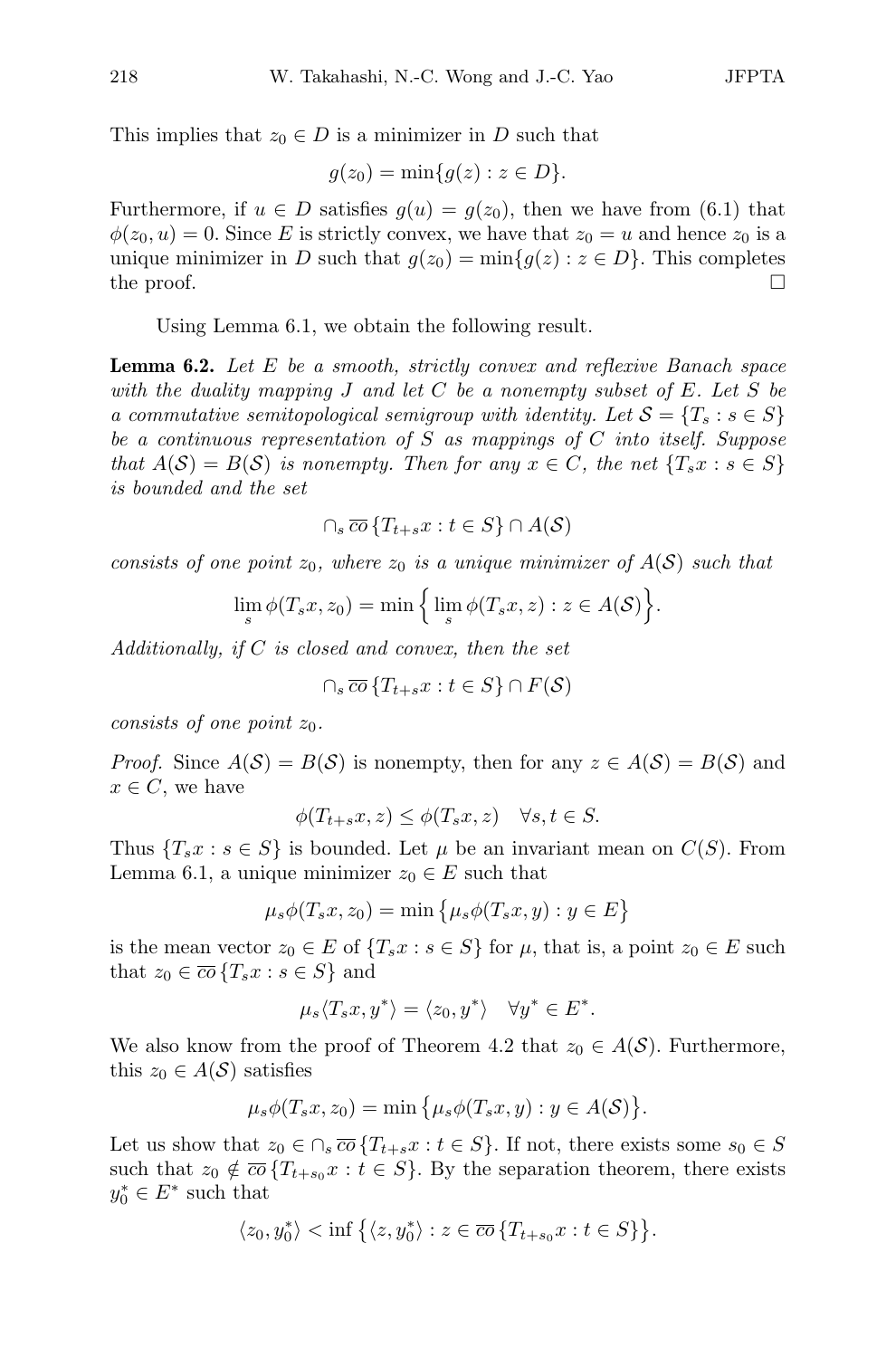Using the property of the invariant mean  $\mu$ , we have

$$
\langle z_0, y_0^* \rangle < \inf \{ \langle z, y_0^* \rangle : z \in \overline{co} \{ T_{t+s_0} x : t \in S \} \} \n\leq \inf \{ \langle T_{t+s_0} x, y_0^* \rangle : t \in S \} \n\leq \mu_t \langle T_{t+s_0} x, y_0^* \rangle \n= \mu_t \langle T_t x, y_0^* \rangle \n= \langle z_0, y_0^* \rangle.
$$

This is a contradiction. Thus  $z_0 \in \bigcap_s \overline{co} \{T_{t+s}x : t \in S\}$ . Next, we show that  $∩$ *s*  $\overline{co}$  { $T$ <sub>*t*+*s*</sub>*x* : *t*  $\in$  *S*} ∩ *A*(*S*) consists of one point *z*<sub>0</sub>. Assume that

 $z_1 \in \bigcap_s \overline{co} \{T_{t+s}x : t \in S\} \cap A(\mathcal{S}).$ 

Since  $z_1 \in A(S) = B(S)$ , we have

$$
\phi(T_{t+s}x, z_1) \le \phi(T_s x, z_1) \quad \forall s, t \in S.
$$

Then  $\lim_{s} \phi(T_s x, z_1)$  exists. Furthermore, we know from the property of an invariant mean  $\mu$  that

$$
\mu_s \phi(T_s x, z_1) = \lim_s \phi(T_s x, z_1).
$$

In general, since  $\lim_{s} \phi(T_s x, z)$  exists for every  $z \in A(S)$ , we define a function  $g: A(S) \to \mathbb{R}$  as follows:

$$
g(z) = \lim_{s} \phi(T_s x, z) \quad \forall z \in A(S).
$$

Since

$$
\phi(z_0, z_1) = \phi(T_s x, z_1) - \phi(T_s x, z_0) - 2\langle T_s x - z_0, Jz_0 - Jz_1 \rangle
$$

for every  $s \in S$ , we have

$$
\phi(z_0, z_1) + 2 \lim_{s} \langle T_s x - z_0, Jz_0 - Jz_1 \rangle
$$
  
= 
$$
\lim_{s} \phi(T_s x, z_1) - \lim_{s} \phi(T_s x, z_0)
$$
  

$$
\geq 0.
$$

Let  $\epsilon > 0$ . Then we have

$$
2\lim_{s}\langle T_{s}x-z_{0},Jz_{0}-Jz_{1}\rangle>-\phi(z_{0},z_{1})-\epsilon.
$$

Hence there exists  $s_0 \in S$  such that

$$
2\langle T_{s+s_0}x-z_0, Jz_0-Jz_1\rangle > -\phi(z_0, z_1) - \epsilon
$$

for every  $s \in S$ . Since  $z_1 \in \bigcap_s \overline{co} \{T_{t+s}x : t \in S\}$ , we have

$$
2\langle z_1-z_0, Jz_0-Jz_1\rangle\geq -\phi(z_0,z_1)-\epsilon.
$$

We have from (2.4) that

$$
\phi(z_1, z_1) + \phi(z_0, z_0) - \phi(z_1, z_0) - \phi(z_0, z_1) \ge -\phi(z_0, z_1) - \epsilon
$$

and hence  $\phi(z_1, z_0) \leq \epsilon$ . Since  $\epsilon > 0$  is arbitrary, we have  $\phi(z_1, z_0) = 0$ . Since *E* is strictly convex, we have  $z_0 = z_1$ . Therefore,

$$
\{z_0\} = \cap_s \overline{co} \{T_{t+s}x : n \in S\} \cap A(S).
$$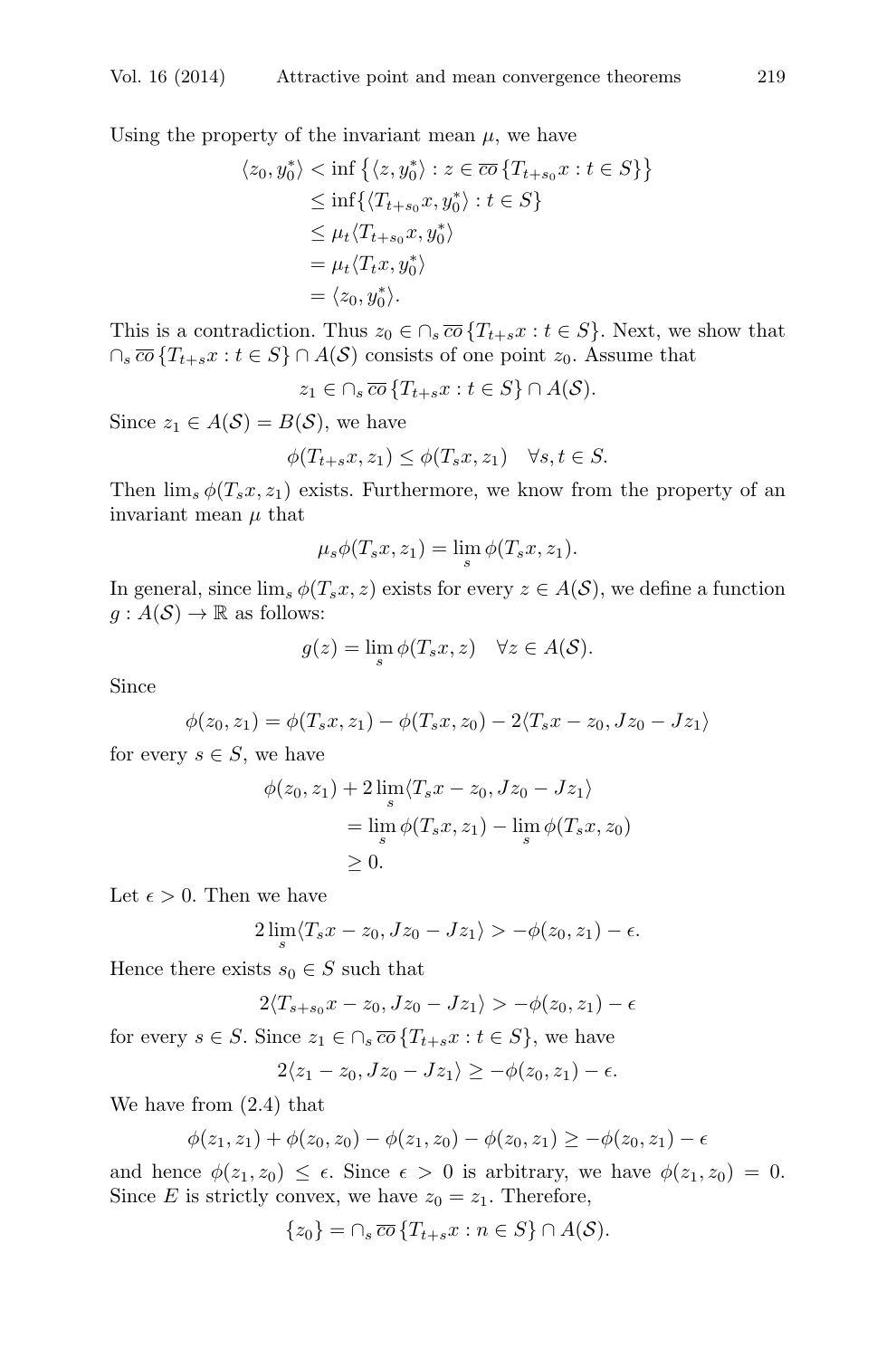Additionally, if *C* is closed and convex, then

$$
z_0 \in \cap_s \overline{co} \{T_{t+s}x : t \in S\} \cap F(\mathcal{S}).
$$

Since  $\cap_s \overline{co} \{T_{t+s}x : t \in S\} \cap A(\mathcal{S})$  consists of one point  $z_0$ , we have

$$
\cap_s \overline{co} \{T_{t+s}x : t \in S\} \cap F(\mathcal{S}) = \{z_0\}.
$$

This completes the proof.

Lemma 6.3. *Let E be a smooth and reflexive Banach space and let C be a nonempty subset of E. Let S be a commutative semitopological semigroup with identity. Let*  $S = \{T_s : s \in S\}$  *be a continuous representation of S as mappings of C into itself. Suppose that*  ${T_s x : s \in S}$  *is bounded for some*  $x \in C$  *and* 

$$
\mu_s \phi(T_s x, T_t y) \le \mu_s \phi(T_s x, y), \quad y \in C, \ t \in S
$$

*for all invariant means*  $\mu$  *on*  $C(S)$ *. Let*  $\{\mu_{\alpha}\}\$  *be an asymptotically invariant* net of means on  $C(S)$ ; i.e., for each  $f \in C(S)$  and  $s \in S$ ,  $\mu_{\alpha}(f) - \mu_{\alpha}(l_s f) \to 0$ . *If a* subnet  $\{T_{\mu_{\alpha}}\}$  *of*  $\{T_{\mu_{\alpha}}x\}$  converges weakly to a point  $u \in E$ *, then*  $u \in E$ *A*(*S*)*. Additionally, if E is strictly convex and C is closed and convex, then*  $u \in F(\mathcal{S})$ .

*Proof.* Since  $\{\mu_{\alpha}\}\$ is a net of means on  $C(S)$ , it has a cluster point  $\mu$  in the weak<sup>\*</sup> topology. We show that  $\mu$  is an invariant mean on  $C(S)$ . In fact, since the set

$$
\{\lambda \in C(S)^* : \lambda(e) = ||\lambda|| = 1\}
$$

is closed in the weak<sup>\*</sup> topology, it follows that  $\mu$  is a mean on  $C(S)$ . Furthermore, since  $\{\mu_{\alpha}\}\$ is asymptotically invariant, for any  $\varepsilon > 0$ ,  $f \in C(S)$  and  $s \in S$ , there exists  $\alpha_0$  such that

$$
\left|\mu_{\alpha}(f) - \mu_{\alpha}(l_s f)\right| \leq \frac{\varepsilon}{3} \quad \forall \alpha \geq \alpha_0.
$$

Since  $\mu$  is a cluster point of  $\{\mu_{\alpha}\}\)$ , we can choose  $\beta \geq \alpha_0$  such that

$$
|\mu_{\beta}(f) - \mu(f)| \leq \frac{\varepsilon}{3}
$$
 and  $|\mu_{\beta}(l_s f) - \mu(l_s f)| \leq \frac{\varepsilon}{3}$ .

Hence we have

$$
\left|\mu(f) - \mu(l_s f)\right| \le \left|\mu(f) - \mu_\beta(f)\right| + \left|\mu_\beta(f) - \mu_\beta(l_s f)\right|
$$
  
+ 
$$
\left|\mu_\beta(l_s f) - \mu(l_s f)\right|
$$
  

$$
\le \frac{\varepsilon}{3} + \frac{\varepsilon}{3} + \frac{\varepsilon}{3} = \varepsilon.
$$

Since  $\varepsilon > 0$  is arbitrary, we have

$$
\mu(f) = \mu(l_s f) \quad \forall f \in C(S), \ s \in S.
$$

Suppose that a subnet  $\{T_{\mu_{\alpha}}\}$  of  $\{T_{\mu_{\alpha}}x\}$  converges weakly to some  $u \in E$ . If  $\lambda$  is also a cluster point of  $\{\mu_{\alpha} \}$  in the weak<sup>\*</sup> topology, then  $\lambda$  is a cluster point of  $\{\mu_{\alpha}\}\$ . Then  $\lambda$  is an invariant mean on  $C(S)$ . Without loss of generality, we may assume that  $\mu_{\alpha\beta} \rightarrow \lambda$  in the weak<sup>\*</sup> topology. Furthermore, we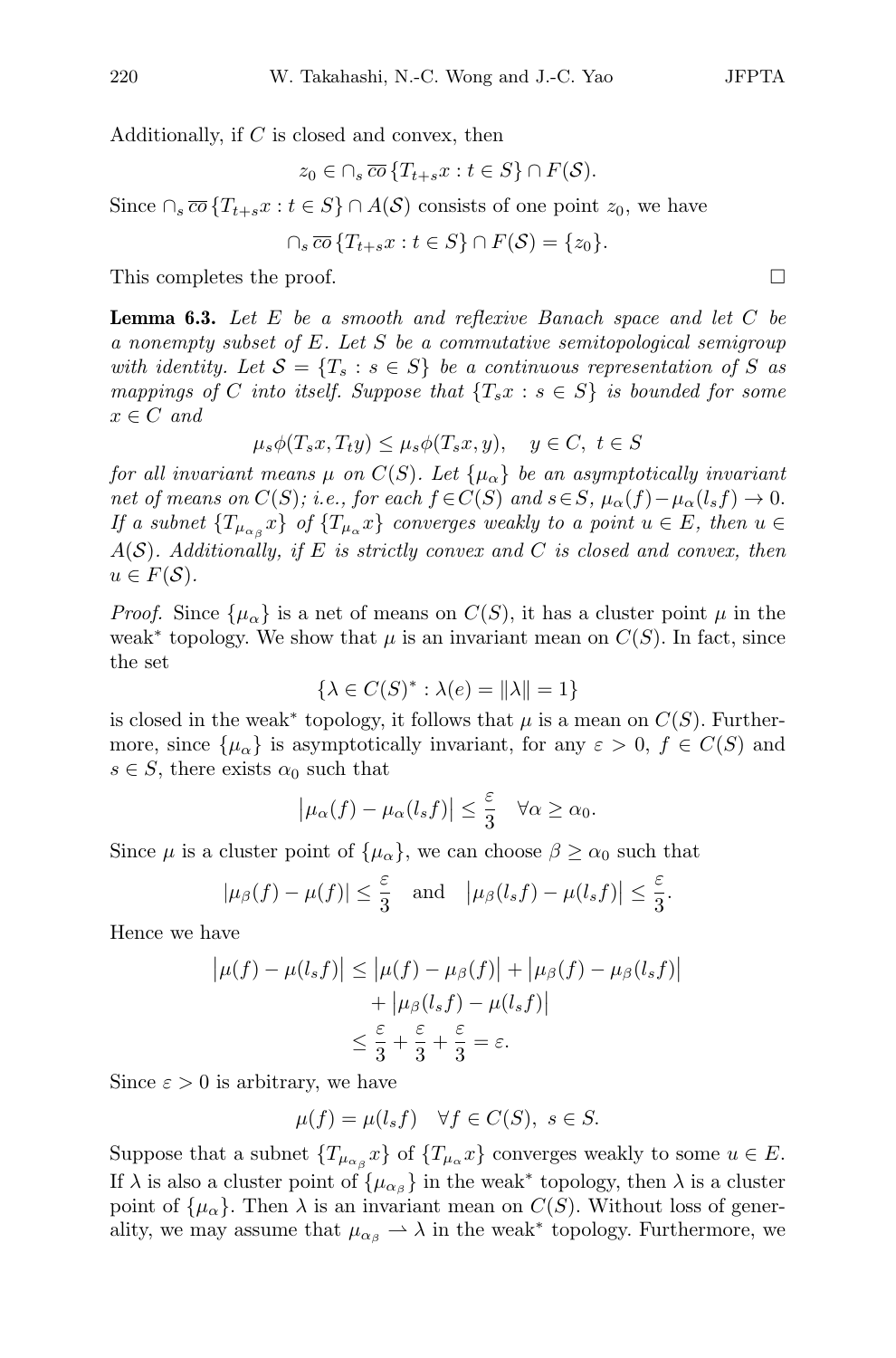have from  $T_{\mu_{\alpha}g}x \rightharpoonup u$  that

$$
\lambda_s \langle T_s x, y^* \rangle = \lim_{\beta} (\mu_{\alpha_{\beta}})_s \langle T_s x, y^* \rangle = \lim_{\beta} \langle T_{\mu_{\alpha_{\beta}}} x, y^* \rangle = \langle u, y^* \rangle \quad \forall y^* \in E^*.
$$

On the other hand, we have from (2.4) that for  $y \in C$  and  $s, t \in S$ ,

$$
2\langle T_sx-T_ty, Jy-JT_ty\rangle-\phi(T_ty,y)=\phi(T_sx,T_ty)-\phi(T_sx,y).
$$

We apply  $\mu_{\alpha}$  to both sides of the inequality, we get

$$
2(\mu_{\alpha\beta})_s \langle T_s x - T_t y, Jy - JT_t y \rangle - \phi(T_t y, y)
$$
  
=  $(\mu_{\alpha\beta})_s \phi(T_s x, T_t y) - (\mu_{\alpha\beta})_s \phi(T_s x, y).$ 

Since  $\mu_{\alpha\beta} \rightarrow \lambda$ , we have

 $2(\lambda)_s \langle T_s x - T_t y, J y - J T_t y \rangle - \phi(T_t y, y) = (\lambda)_s \phi(T_s x, T_t y) - (\lambda)_s \phi(T_s x, y)$ and hence

 $2\langle u-T_ty, Jy-JT_ty\rangle-\phi(T_ty,y)=(\lambda)_s\phi(T_sx,T_ty)-(\lambda)_s\phi(T_sx,y).$ Since  $(\lambda)_s \phi(T_s x, T_t y) - (\lambda)_s \phi(T_s x, y) \leq 0$  by the assumption, we have

$$
2\langle u - T_t y, Jy - JT_t y \rangle - \phi(T_t y, y) \le 0.
$$
  
Since  $2\langle u - T_t y, Jy - JT_t y \rangle - \phi(T_t y, y) = \phi(u, T_t y) - \phi(u, y)$ , we have  

$$
\phi(u, T_t y) \le \phi(u, y), \quad y \in C, \ t \in S.
$$
 (6.2)

This implies that  $u \in A(T_t)$ . Therefore  $u \in A(S)$ .

In particular, if *E* is strictly convex and *C* is closed and convex, then *u* is an element of *C*. Putting  $y = u$  in (6.2), we get  $T_t u = u$ . Therefore

$$
u \in F(\mathcal{S}) = \cap \{ F(T_t) : t \in S \}.
$$

This completes the proof.  $\Box$ 

Lemma 6.4. *Let E be a uniformly convex and smooth Banach space. Let C be a nonempty subset of E. Let S be a commutative semitopological semigroup with identity and let*  $S = \{T_s : s \in S\}$  *be a continuous representation of S as mappings of C into itself such that*  $B(S) \neq \emptyset$ *. Then, there exists a unique sunny generalized nonexpansive retraction R of E onto B*(*S*)*. Furthermore, for any*  $x \in C$ ,  $\lim_{s} RT_s x$  *exists in*  $B(S)$ *, where*  $\lim_{s} RT_s x = q$  *means that*  $\lim_{s} \|RT_{s}x - q\| = 0.$ 

*Proof.* We have from Lemmas 5.1 and 5.2 that  $B(S)$  is closed and  $JB(S)$ is closed and convex. Then from Lemmas 2.3 and 2.5, there exists a unique sunny generalized nonexpansive retraction  $R$  of  $E$  onto  $B(S)$ . For an invariant mean  $\mu$  on  $C(S)$ , there exists  $q \in E$  such that

$$
\mu_t \langle RT_t x, y^* \rangle = \langle q, y^* \rangle \quad \forall y^* \in E^*.
$$

We also have that for any  $s \in S$ ,

$$
\mu_t \langle RT_{t+s}x, y^* \rangle = \mu_t \langle RT_t x, y^* \rangle = \langle q, y^* \rangle \quad \forall y^* \in E^*.
$$

Thus

$$
q \in \overline{co} \{ RT_{t+s} x : t \in S \} \quad \forall s \in S. \tag{6.3}
$$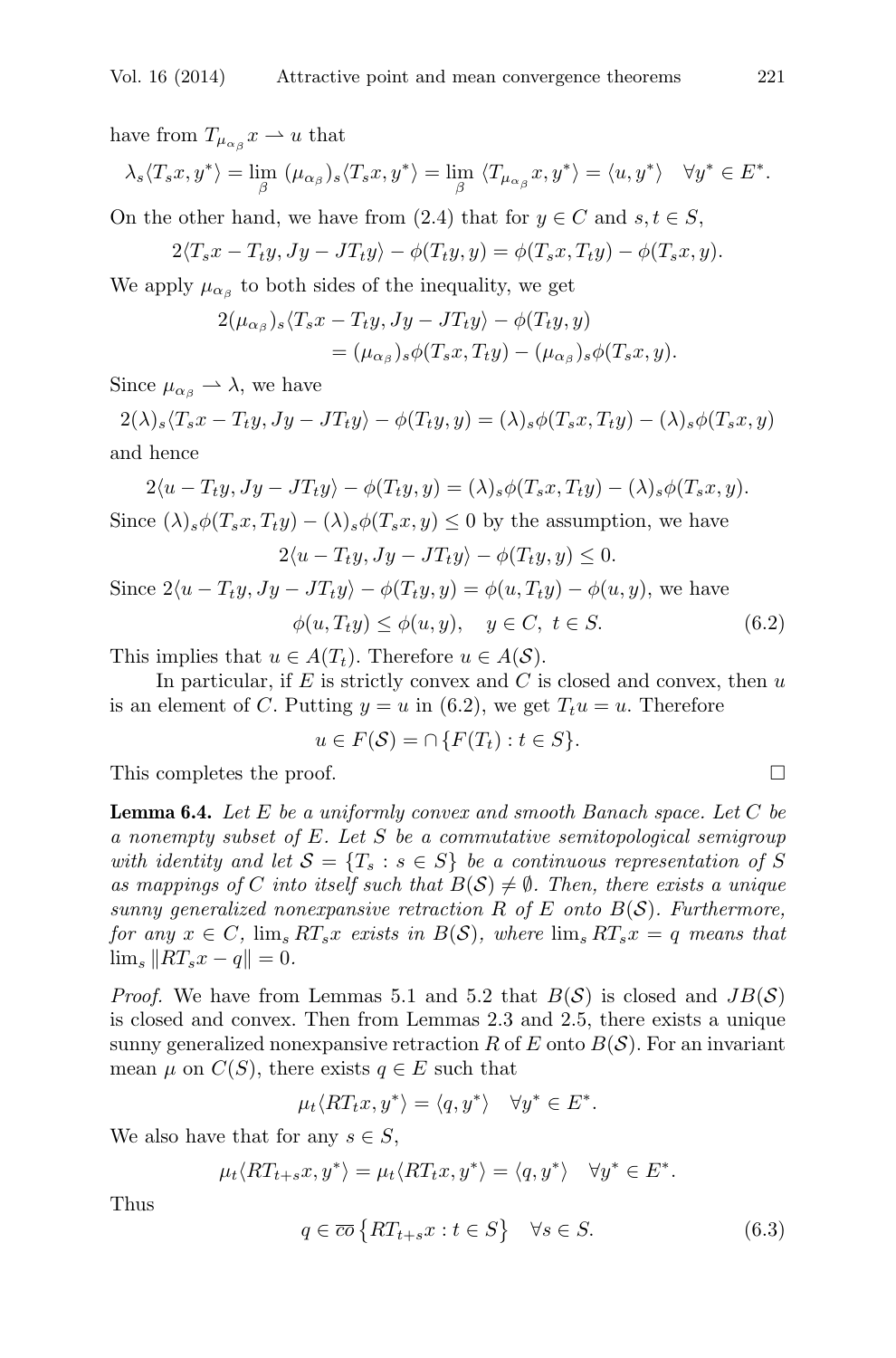From the property of the sunny generalized nonexpansive retraction *R*, we have

$$
0 \le \langle v - Rv, JRv - Ju \rangle \quad \forall v \in E, \ u \in B(S). \tag{6.4}
$$

We have from  $(6.4)$  and  $(2.4)$  that

$$
0 \le 2\langle v - Rv, JRv - Ju \rangle
$$
  
=  $\phi(v, u) + \phi(Rv, Rv) - \phi(v, Rv) - \phi(Rv, u)$   
=  $\phi(v, u) - \phi(v, Rv) - \phi(Rv, u)$ .

Hence we have

$$
\phi(Rv, u) \le \phi(v, u) - \phi(v, Rv) \quad \forall v \in E, \ u \in B(S). \tag{6.5}
$$

Since  $\phi(T_s z, u) \leq \phi(z, u)$  for all  $s \in S$ ,  $u \in B(S)$  and  $z \in C$ , it follows that

$$
\phi(T_{t+s}x, RT_{t+s}x) \le \phi(T_{t+s}x, RT_sx) \le \phi(T_sx, RT_sx). \tag{6.6}
$$

Hence we have from (6.6) and Theorem 3.3 that

$$
\phi(T_s x, RT_s x) \to \inf_{w \in S} \phi(T_w x, RT_w x) \quad \text{as } s \to \infty.
$$
 (6.7)

Putting  $u = RT_s x$  and  $v = T_{t+s} x$  in (6.5), we get

$$
\phi(RT_{t+s}x, RT_sx) \leq \phi(T_{t+s}x, RT_sx) - \phi(T_{t+s}x, RT_{t+s}x)
$$
  
\n
$$
\leq \phi(T_sx, RT_sx) - \phi(T_{t+s}x, RT_{t+s}x)
$$
  
\n
$$
\leq \phi(T_sx, RT_sx) - \inf_{w \in S} \phi(T_wx, RT_wx).
$$

Since  $\phi(\cdot, z)$  is weakly lower semicontinuous for all  $z \in E$ , we have from (6.3) that

$$
\phi(q, RT_s x) \le \phi(T_s x, RT_s x) - \inf_{w \in S} \phi(T_w x, RT_w x) \quad \forall s \in S.
$$

Thus we have from (6.7) that

$$
||RT_s x - q|| \to 0 \text{ as } s \to \infty.
$$

Since  $B(S)$  is closed, then  $\{RT_sx\}$  converges strongly to  $q \in B(S)$ . This completes the proof.

Now, we can prove the following nonlinear mean convergence theorem of Baillon's type [3] for semigroups of mappings without continuity in a Banach space.

**Theorem 6.5.** Let E be a uniformly convex Banach space with a Fréchet dif*ferentiable norm and let C be a nonempty subset of E. Let S be a commutative semitopological semigroup with identity. Let*  $S = \{T_s : s \in S\}$  *be a continuous representation of S as mappings of C into itself such that*  $A(S) = B(S) \neq \emptyset$ and let  $R_{B(S)}$  be the sunny generalized nonexpansive retraction of E onto *B*(*S*)*. Suppose that*

$$
\mu_s \phi(T_s x, T_t y) \le \mu_s \phi(T_s x, y) \quad \forall x, y \in C, \ t \in S \tag{6.8}
$$

*for all invariant means*  $\mu$  *on*  $C(S)$ *. Let*  $\{\mu_{\alpha}\}\$  *be an asymptotically invariant net of means on*  $C(S)$ ; *i.e., for each*  $f \in C(S)$  *and*  $s \in S$ *,* 

$$
\mu_{\alpha}(f) - \mu_{\alpha}(l_s f) \to 0.
$$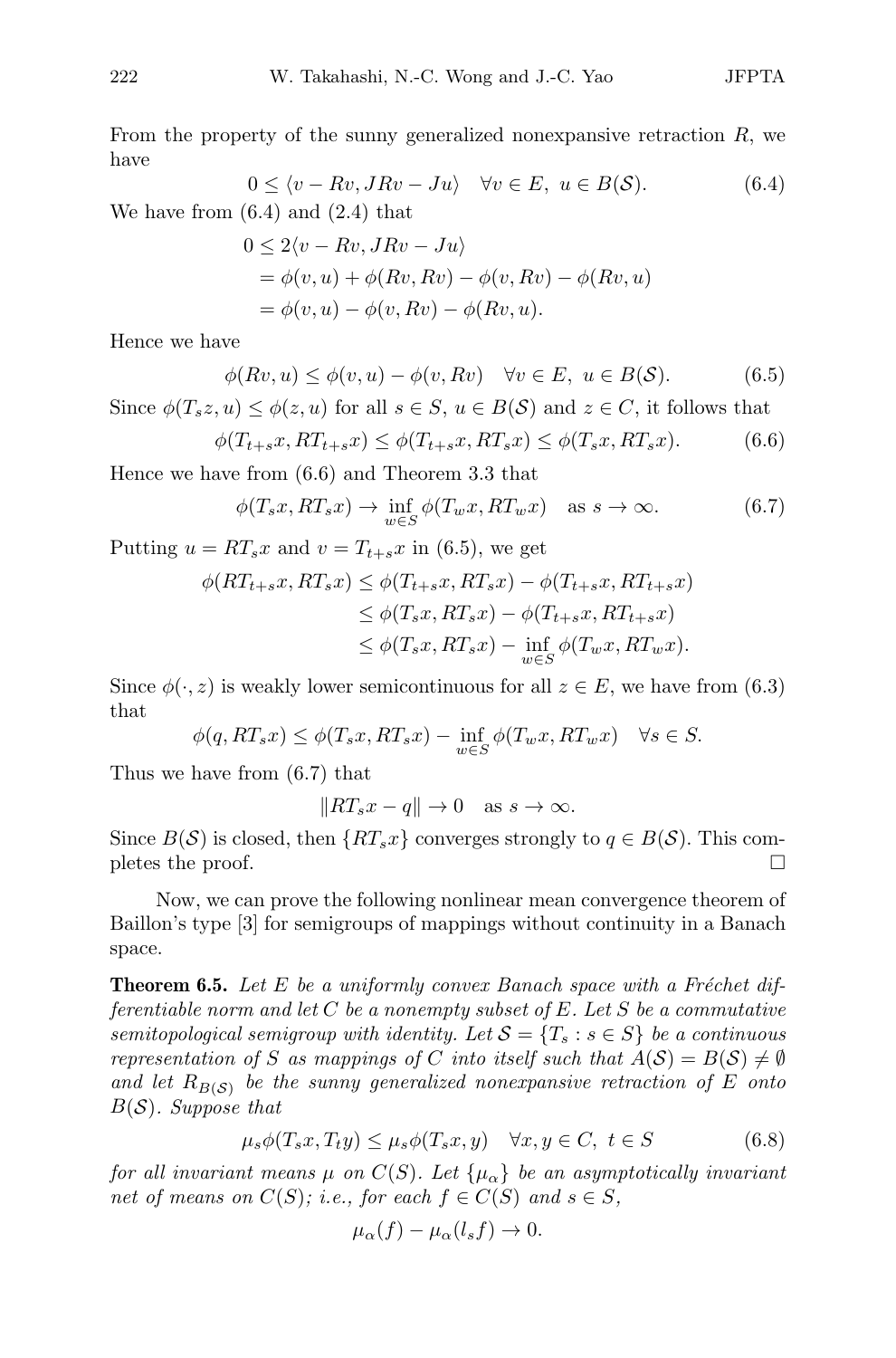*Then,*  $\{T_{\mu_{\alpha}}x\}$  *converges weakly to a point*  $u \in A(S)$ *, where* 

$$
u = \lim_{s} R_{B(\mathcal{S})} T_s x.
$$

*Additionally, if C is closed and convex, then*  $u \in F(S)$ *, where* 

$$
u = \lim_{s} R_{F(\mathcal{S})} T_s x.
$$

*Proof.* Let  $x \in C$ . Since  $A(S)$  is nonempty, the net  $\{T_s x : s \in S\}$  is bounded. So,  ${T_{\mu_{\alpha}}x}$  is bounded. In fact, we have

$$
||T_{\mu_{\alpha}}x|| = \sup \{ |\langle T_{\mu_{\alpha}}x, x^* \rangle| : ||x^*|| = 1 \}
$$
  
=  $\sup \{ |(\mu_{\alpha})_t \langle T_t x, x^* \rangle| : ||x^*|| = 1 \}$   
 $\leq \sup \{ ||\mu_{\alpha}|| \cdot \sup_t |\langle T_t x, x^* \rangle| : ||x^*|| = 1 \}$   
 $\leq \sup \{ \sup_t ||T_t x|| \cdot ||x^*|| : ||x^*|| = 1 \}$   
=  $\sup_t ||T_t x||$ .

We also know from Theorem 6.2 that the set

$$
\cap_s \overline{co} \{T_{t+s}x : t \in S\} \cap A(\mathcal{S})
$$

consists of one point. To prove that  ${T<sub>µ<sub>a</sub>}x</sub>$  converges weakly to a point  $z_0$ in *A*(*S*), it is sufficient to show that if a subnet  $\{T_{\mu_{\alpha\beta}}x\}$  of  $\{T_{\mu_{\alpha}}x\}$  converges weakly to a point  $v \in E$ , i.e.,  $T_{\mu_{\alpha} g} x \to v$ , then  $v \in A(S)$  and

$$
v \in \cap_s \overline{co} \, \{T_{t+s}x : t \in S\}.
$$

From Lemma 6.3, we have that  $v \in A(S)$ . Next, we show that

 $v \in \bigcap_{s} \overline{co} \{T_{t+s}x : t \in S\}.$ 

Since  ${T_{\mu_{\alpha}}x} \rightarrow v$ , we also know that

$$
\lambda_s \langle T_s x, y \rangle = \langle v, y \rangle \quad \forall y \in H
$$

for some invariant mean  $\lambda$  on  $C(S)$ . Then, from Lemma 6.2, we have that

$$
v \in \cap_t \overline{co} \, \{T_{t+s}x : s \in S\}.
$$

Therefore  ${T_{\mu_{\alpha}}x}$  converges weakly to  $z_0$  of  $A(S)$ . Additionally, if *C* is closed and convex, then  $z_0 \in C$  and hence  $z_0 \in F(S)$ . Therefore  $\{T_{\mu_\alpha}x\}$  converges weakly to  $z_0 \in F(\mathcal{S})$ . To show that  $z_0 = \lim_s P_{F(\mathcal{S})} T_s x$ , we may follow the proof of Lemma 6.4. This completes the proof. proof of Lemma 6.4. This completes the proof.

Using Theorem 6.5, we obtain the following nonlinear mean convergence theorem for generalized nonspreading mappings in a Banach space which was proved by Lin and Takahashi [21].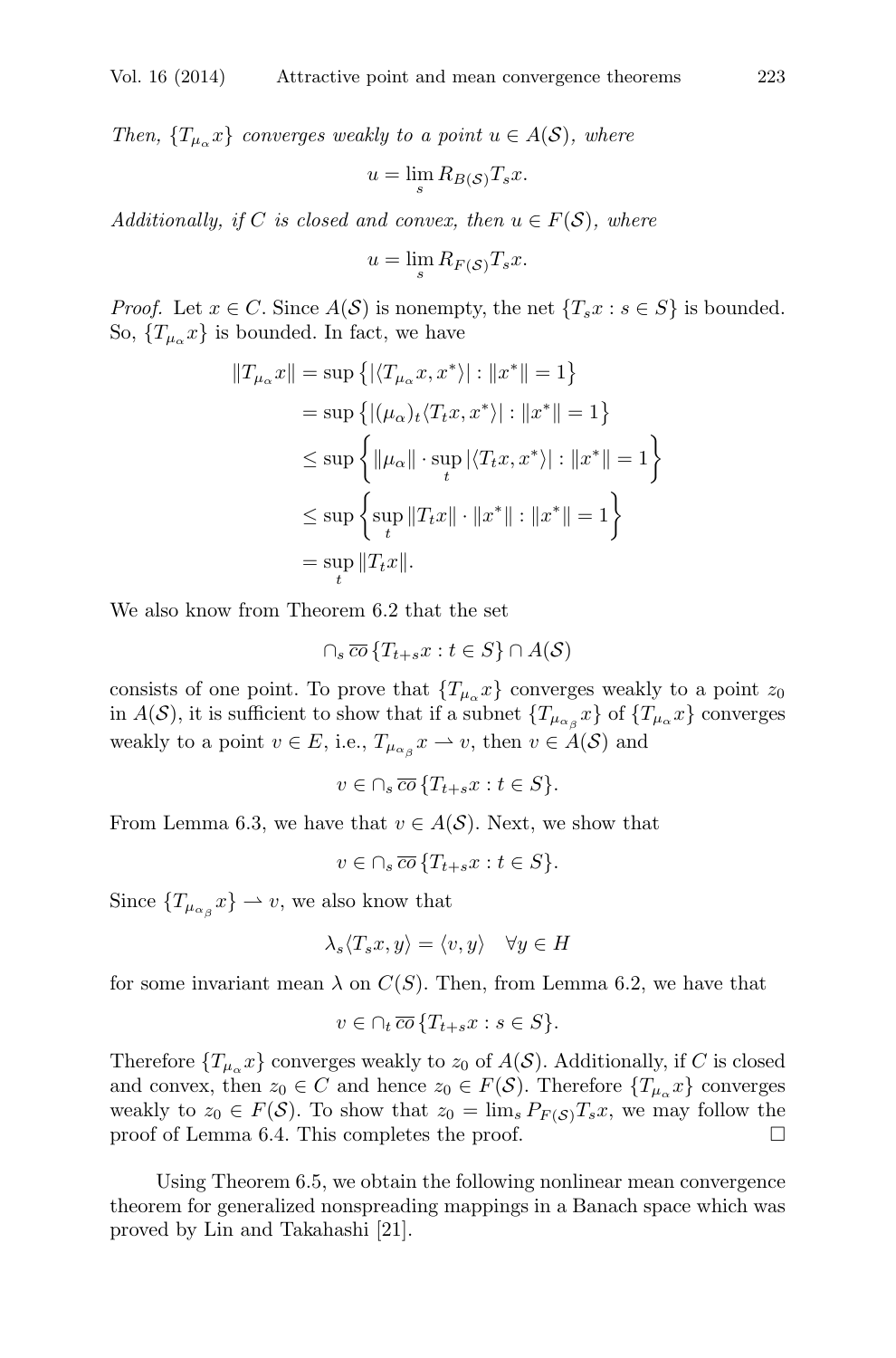Theorem 6.6 (See [21]). *Let E be a uniformly convex Banach space with a Fréchet differentiable norm and let C be a nonempty subset of*  $E$ *. Let*  $T: C \rightarrow$ *C* be a generalized nonspreading mapping such that  $A(T) = B(T) \neq \emptyset$ . Let R *be the sunny generalized nonexpansive retraction of E onto B*(*T*)*. Then, for*  $any \; x \in C$ ,

$$
S_n x = \frac{1}{n} \sum_{k=0}^{n-1} T^k x
$$

*converges weakly to*  $z_0 \in A(T)$ *, where*  $z_0 = \lim_{n \to \infty} RT^n x$ *. Additionally, if* C *is closed and convex, then*  $\{S_n x\}$  *converges weakly to*  $z_0 \in F(T)$ *.* 

*Proof.* Let  $x \in C$ . Since  $A(T)$  is nonempty, the sequence  $\{T^n x\}$  is bounded. Since  $T: C \to C$  is a generalized nonspreading, we have

$$
\alpha \phi(T^{n+1}x, Ty) + (1 - \alpha)\phi(T^n x, Ty) + \gamma(\phi(Ty, T^{n+1}x) - \phi(Ty, T^n x))
$$
  
\n
$$
\leq \beta \phi(T^{n+1}x, y) + (1 - \beta)\phi(T^n x, y) + \delta(\phi(y, T^{n+1}x) - \phi(y, T^n x))
$$

for all  $x, y \in C$ . Since  $\{T^n x\}$  is bounded, we can apply a Banach limit  $\mu$  to both sides of the inequality. We have

$$
\mu_n \phi(T^n x, Ty) \le \mu_n \phi(T^n x, y)
$$

for all  $y \in C$ . Therefore we have Theorem 6.6 from Theorem 6.5.

Using Theorem 6.5, we also have the nonlinear mean convergence theorem for *ϕ*-nonexpansive semigroups in a Banach space.

**Theorem 6.7.** Let E be a uniformly convex Banach space with a Fréchet *differentiable norm and let C be a nonempty subset of E. Let S be a commutative semitopological semigroup with identity. Let*  $S = \{T_s : s \in S\}$  *be a*  $\phi$ -nonexpansive semigroup on *C* such that  $A(S) = B(S) \neq \emptyset$  and let  $R_{B(S)}$ *be the sunny generalized nonexpansive retraction of E onto*  $B(S)$ *. Let*  $\{\mu_{\alpha}\}\$ *be an asymptotically invariant net of means on*  $C(S)$ *; i.e., for each*  $f \in C(S)$ and  $s \in S$ ,  $\mu_{\alpha}(f) - \mu_{\alpha}(l_s f) \to 0$ . Then,  $\{T_{\mu_{\alpha}}x\}$  converges weakly to a point  $u \in A(\mathcal{S})$ , where  $u = \lim_{s} R_{B(\mathcal{S})} T_s x$ . Additionally, if *C* is closed and convex, *then*  $u \in F(\mathcal{S})$ *, where*  $u = \lim_{s} R_{F(\mathcal{S})} T_s x$ *.* 

*Proof.* Since  $S = \{T_s : s \in S\}$  is a  $\phi$ -nonexpansive semigroup on *C*, we have

$$
\phi(T_{t+s}x, T_ty) \le \phi(T_sx, y)
$$

for all  $x, y \in C$  and  $s, t \in S$ . Since  $A(T)$  is nonempty,  $\{T_s x\}$  is bounded for all  $x \in C$ . So, we can apply an invariant mean  $\mu$  to both sides of the inequality. Then we have that for any  $y \in C$  and  $t \in S$ ,

$$
\mu_s \phi(T_{t+s}x, T_t y) \le \mu_s \phi(T_s x, y)
$$

and hence

$$
\mu_s \phi(T_s x, T_t y) \le \mu_s \phi(T_s x, y).
$$

By Theorem 6.5, we have Theorem 6.7. This completes the proof.  $\Box$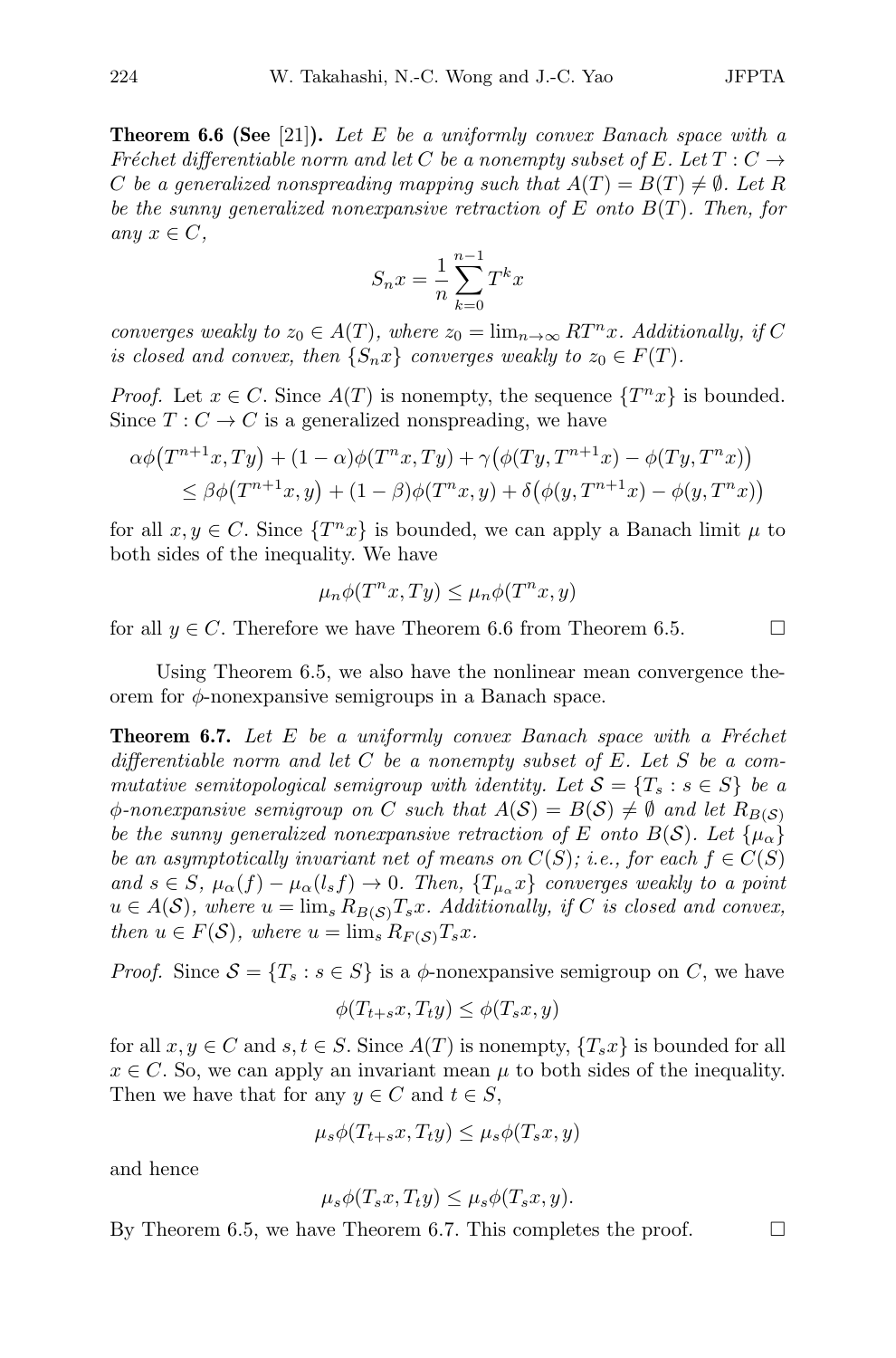As a direct consequence of Theorem 6.7, we have a mean convergence theorem for commutative semigroups of nonexpansive mappings in a Hilbert space which was proved by Atsushiba and Takakashi [2].

Theorem 6.8 (See [2]). *Let H be a Hilbert space and let C be a nonempty subset of H. Let S be a commutative semitopological semigroup with identity. Let*  $S = \{T_s : s \in S\}$  *be a nonexpansive semigroup on C such that*  $A(S)$  *is nonempty.* Let  $\{\mu_{\alpha}\}\$ be an asymptotically invariant net of means on  $C(S)$ . Then,  ${T_\alpha x}$  *converges weakly to a point*  $u \in A(S)$ *, where*  $u = \lim_s P_{A(S)} T_s x$ *. Additionally, if C is closed and convex, then*  $u \in F(S)$ *, where*  $u = \lim_{s} P_{F(S)} T_s x$ *.* 

#### Acknowledgements

The first author was partially supported by Grant-in-Aid for Scientific Research No. 23540188 from Japan Society for the Promotion of Science. The second and the third authors were partially supported by Taiwan MOST grant 102-2115-M-110-002-MY2 and the grant NSC 102-2115-M-037-002-MY3, respectively.

# References

- [1] K. Aoyama, S. Iemoto, F. Kohsaka and W. Takahashi, *Fixed point and ergodic theorems for λ-hybrid mappings in Hilbert spaces*. J. Nonlinear Convex Anal. 11 (2010), 335–343.
- [2] S. Atsushiba and W. Takahashi, *Nonlinear ergodic theorems without convexity for nonexpansive semigroups in Hilbert spaces*. J. Nonlinear Convex Anal. 14 (2013), 209–219.
- [3] J.-B. Baillon, *Un th´eor`eme de type ergodique pour les contractions non lin´eaires dans un espace de Hilbert*. C. R. Acad. Sci. Paris Sér. A-B 280 (1975), 1511– 1514.
- [4] M. M. Day, *Amenable semigroup*, Illinois J. Math. 1 (1957), 509–544.
- [5] S. Dhompongsa, W. Fupinwong, W. Takahashi and J.-C. Yao, *Fixed point theorems for nonlinear mappings and strict convexity of Banach spaces*. J. Nonlinear Convex Anal. 11 (2010), 175–183.
- [6] N. Hirano, K. Kido and W. Takahashi, *Nonexpansive retractions and nonlinear ergodic theorems in Banach spaces*. Nonlinear Anal. 12 (1988), 1269–1281.
- [7] T. Honda, T. Ibaraki and W. Takahashi, *Duality theorems and convergence theorems for nonlinear mappings in Banach spaces and applications*. Int. J. Math. Statis. 6 (2010), 46–64.
- [8] M.-H. Hsu, W. Takahashi and J.-C. Yao, *Generalized hybrid mappings in Hilbert spaces and Banach spaces*. Taiwanese J. Math. 16 (2012), 129–149.
- [9] T. Ibaraki and W. Takahashi, *Convergence theorems for new projections in Banace spaces*. RIM Kokyuroku 1484 (2006), 150–160.
- [10] T. Ibaraki and W. Takahashi, *A new projection and convergence theorems for the projections in Banach spaces*. J. Approx. Theory 149 (2007), 1–14.
- [11] T. Ibaraki and W. Takahashi, *Mosco convergence of sequences of retracts of four nonlinear projections in Banach spaces*. In: Nonlinear Analysis and Con-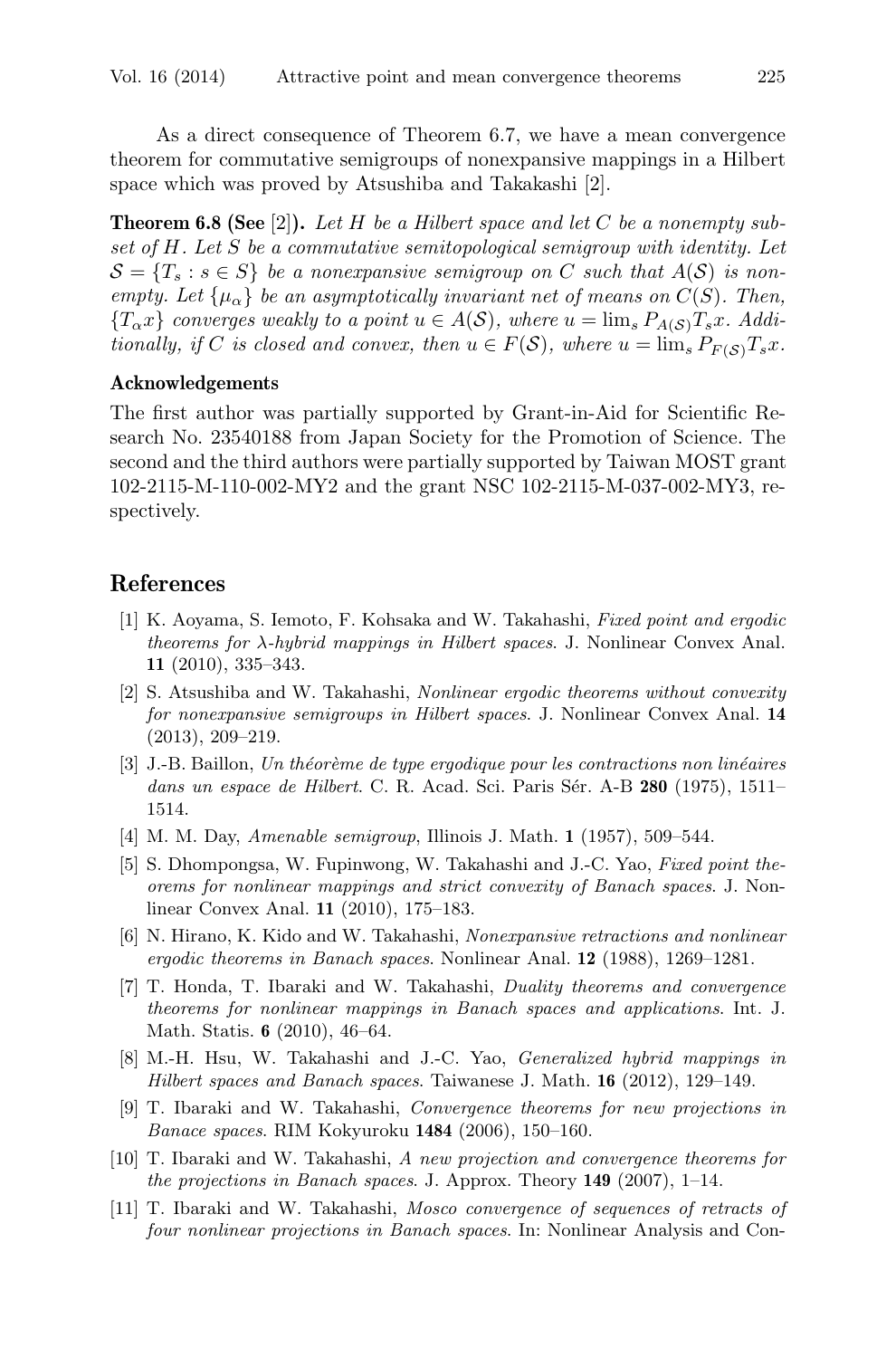vex Analysis (W. Takahashi and T. Tanaka, eds.), Yokohama Publishers, Yokohama, 2007, 139–147.

- [12] T. Ibaraki and W. Takahashi, *Generalized nonexpansive mappings and a proximal-type algorithm in Banach spaces*. In: Nonlinear Analysis and Optimization. I. Nonlinear Analysis, Contemp. Math. 513, Amer. Math. Soc., Providence, RI, 2010, 169–180.
- [13] T. Igarashi, W. Takahashi and K. Tanaka, *Weak convergence theorems for nonspreading mappings and equilibrium problems*. In: Nonlinear Analysis and Optimization (S. Akashi, W. Takahashi and T. Tanaka, eds.), Yokohama Publishers, Yokohama, 2009, 75–85.
- [14] W. Inthakon, S. Dhompongsa and W. Takahashi, *Strong convergence theorems for maximal monotone operators and generalized nonexpansive mappings in Banach spaces*. J. Nonlinear Convex Anal. 11 (2010), 45–63.
- [15] S. Kamimura and W. Takahashi, *Strong convergence of a proximal-type algorithm in a Banach space*. SIAM J. Optim. 13 (2002), 938–945.
- [16] P. Kocourek, W. Takahashi and J.-C. Yao, *Fixed point theorems and weak convergence theorems for generalized hybrid mappings in Hilbert spaces*. Taiwanese J. Math. 14 (2010), 2497–2511.
- [17] P. Kocourek, W. Takahashi and J.-C. Yao, *Fixed point theorems and ergodic theorems for nonlinear mappings in Banach spaces*. Adv. Math. Econ. 15 (2011), 67–88.
- [18] F. Kohsaka and W. Takahashi, *Generalized nonexpansive retractions and a proximal-type algorithm in Banach spaces*. J. Nonlinear Convex Anal. 8 (2007), 197–209.
- [19] F. Kohsaka and W. Takahashi, *Fixed point theorems for a class of nonlinear mappings related to maximal monotone operators in Banach spaces*. Arch. Math. (Basel) 91 (2008), 166–177.
- [20] L.-J. Lin and W. Takahashi, *Attractive point theorem and ergodic theorems for nonlinear mappings in Hilbert spaces*. Taiwanese J. Math. 16 (2012), 1763–1779.
- [21] L.-J. Lin and W. Takahashi, *Attractive point theorem for generalized nonspreading mappings in Banach spaces*. J. Convex Anal. 20 (2013), 265–284.
- [22] L.-J. Lin, W. Takahashi and Z.-T. Yu, *Attractive point theorems and ergodic theorems for* 2*-generalized nonspreading mappings in Banach spaces*. J. Nonlinear Convex Anal. 14 (2013), 1–20.
- [23] W. Takahashi, *A nonlinear ergodic theorem for an amenable semigroup of nonexpansive mappings in a Hilbert space*. Proc. Amer. Math. Soc. 81 (1981), 253– 256.
- [24] W. Takahashi, *A nonlinear ergodic theorem for a reversible semigroup of nonexpansive mappings in a Hilbert space*. Proc. Amer. Math. Soc. 97 (1986), 55–58.
- [25] W. Takahashi, *Nonlinear Functional Analysis—Fixed Point Theory and Its Applications*. Yokohama Publishers, Yokohama, 2000.
- [26] W. Takahashi, *Fixed point theorems for new nonlinear mappings in a Hilbert space*. J. Nonlinear Convex Anal. 11 (2010), 79–88.
- [27] W. Takahashi and Y. Takeuchi, *Nonlinear ergodic theorem without convexity for generalized hybrid mappings in a Hilbert space*. J. Nonlinear Convex Anal. 12 (2011), 399–406.